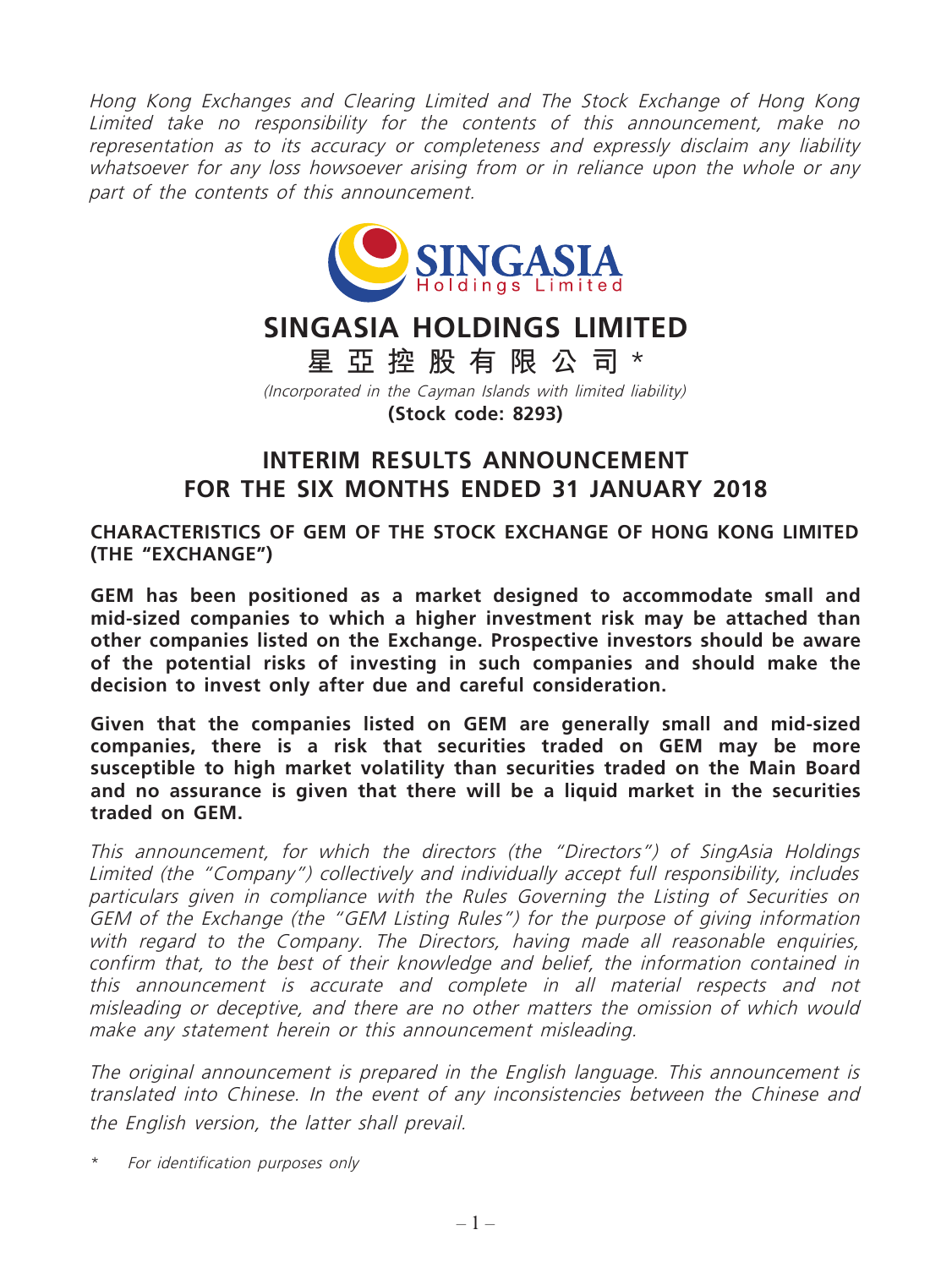## **HIGHLIGHTS**

- The unaudited revenue of the Company and its subsidiaries (collectively the "Group") amounted to approximately S\$10,238,000 for the six months ended 31 January 2018, representing an increase of approximately S\$324,000 or 3.3% as compared with the six months ended 31 January 2017.
- The unaudited loss for the period of the Group was approximately S\$1,470,000 for the six months ended 31 January 2018, representing an increase of approximately S\$1,379,000 as compared to the loss for the six months ended 31 January 2017.
- Basic and diluted loss per share was 0.118 Singapore cents for the six months ended 31 January 2018 as compared to basic and diluted loss per share of 0.007 Singapore cents (restated) for the six months ended 31 January 2017.
- The Directors do not recommend the payment of an interim dividend for the six months ended 31 January 2018.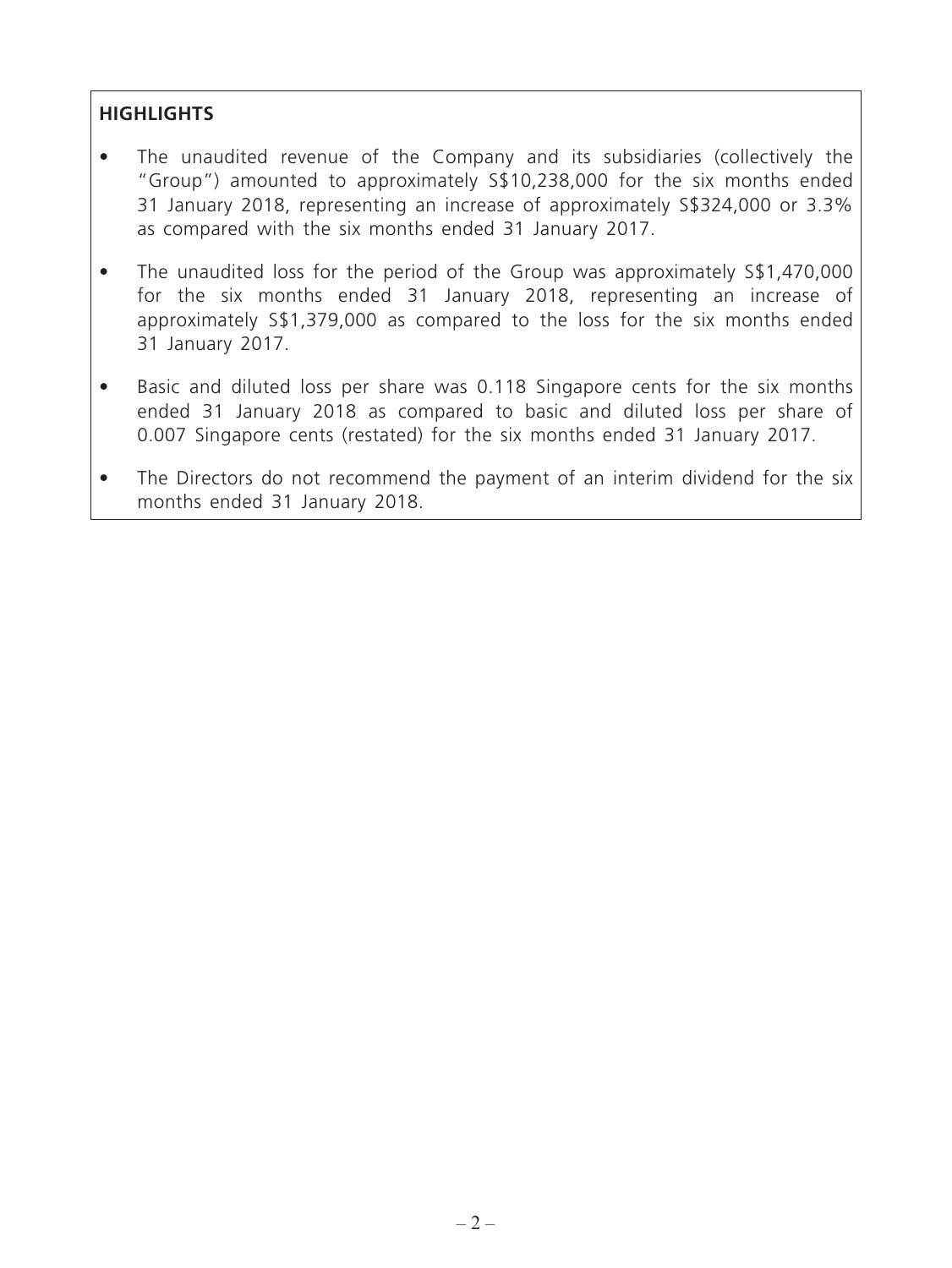#### **INTERIM RESULTS**

The board of Directors (the "Board") of the Company hereby announces the unaudited condensed consolidated results of the Group for the three months and six months ended 31 January 2018, together with the unaudited comparative figures for the corresponding period in 2017, as follows:

#### **UNAUDITED CONDENSED CONSOLIDATED STATEMENT OF PROFIT OR LOSS AND OTHER COMPREHENSIVE INCOME**

For the three months and six months ended 31 January 2018

|                                                                                                  |                | Three months ended<br>31 January |             | Six months ended<br>31 January |               |  |
|--------------------------------------------------------------------------------------------------|----------------|----------------------------------|-------------|--------------------------------|---------------|--|
|                                                                                                  |                | 2018                             | 2017        | 2018                           | 2017          |  |
|                                                                                                  | <b>Notes</b>   | 5\$                              | S\$         | 55                             | 55            |  |
|                                                                                                  |                | (Unaudited)                      | (Unaudited) | (Unaudited)                    | (Unaudited)   |  |
| <b>REVENUE</b>                                                                                   | $\overline{4}$ | 5,492,305                        | 5,331,099   | 10,237,623                     | 9,913,726     |  |
| Cost of services                                                                                 |                | (3,982,657)                      | (3,749,204) | (7, 246, 936)                  | (6, 796, 234) |  |
| Gross profit                                                                                     |                | 1,509,648                        | 1,581,895   | 2,990,687                      | 3,117,492     |  |
| Other income and gains                                                                           | $\overline{4}$ | 45,260                           | 83,894      | 83,219                         | 189,460       |  |
| Administrative expenses                                                                          |                | (2, 145, 693)                    | (1,764,286) | (4, 143, 826)                  | (3, 253, 398) |  |
| Other operating expenses                                                                         |                | (277, 116)                       | (77,061)    | (407, 204)                     | (137, 942)    |  |
| Finance costs                                                                                    |                |                                  | (2,637)     |                                | (5,608)       |  |
| <b>LOSS BEFORE TAX</b>                                                                           | 5              | (867, 901)                       | (178, 195)  | (1,477,124)                    | (89,996)      |  |
| Income tax credit/(expense)                                                                      | 6              | 4,157                            | 23,687      | 7,607                          | (615)         |  |
| <b>LOSS FOR THE PERIOD</b>                                                                       |                | (863, 744)                       | (154, 508)  | (1,469,517)                    | (90, 611)     |  |
| <b>OTHER COMPREHENSIVE INCOME</b><br>Exchange difference on translation of<br>foreign operations |                | 2,475                            | 728         | 2,632                          | 442           |  |
| OTHER COMPREHENSIVE INCOME FOR<br><b>THE PERIOD</b>                                              |                | 2,475                            | 728         | 2,632                          | 442           |  |
| <b>TOTAL COMPREHENSIVE LOSS</b><br><b>FOR THE PERIOD</b>                                         |                | (861, 269)                       | (153, 780)  | (1,466,885)                    | (90, 169)     |  |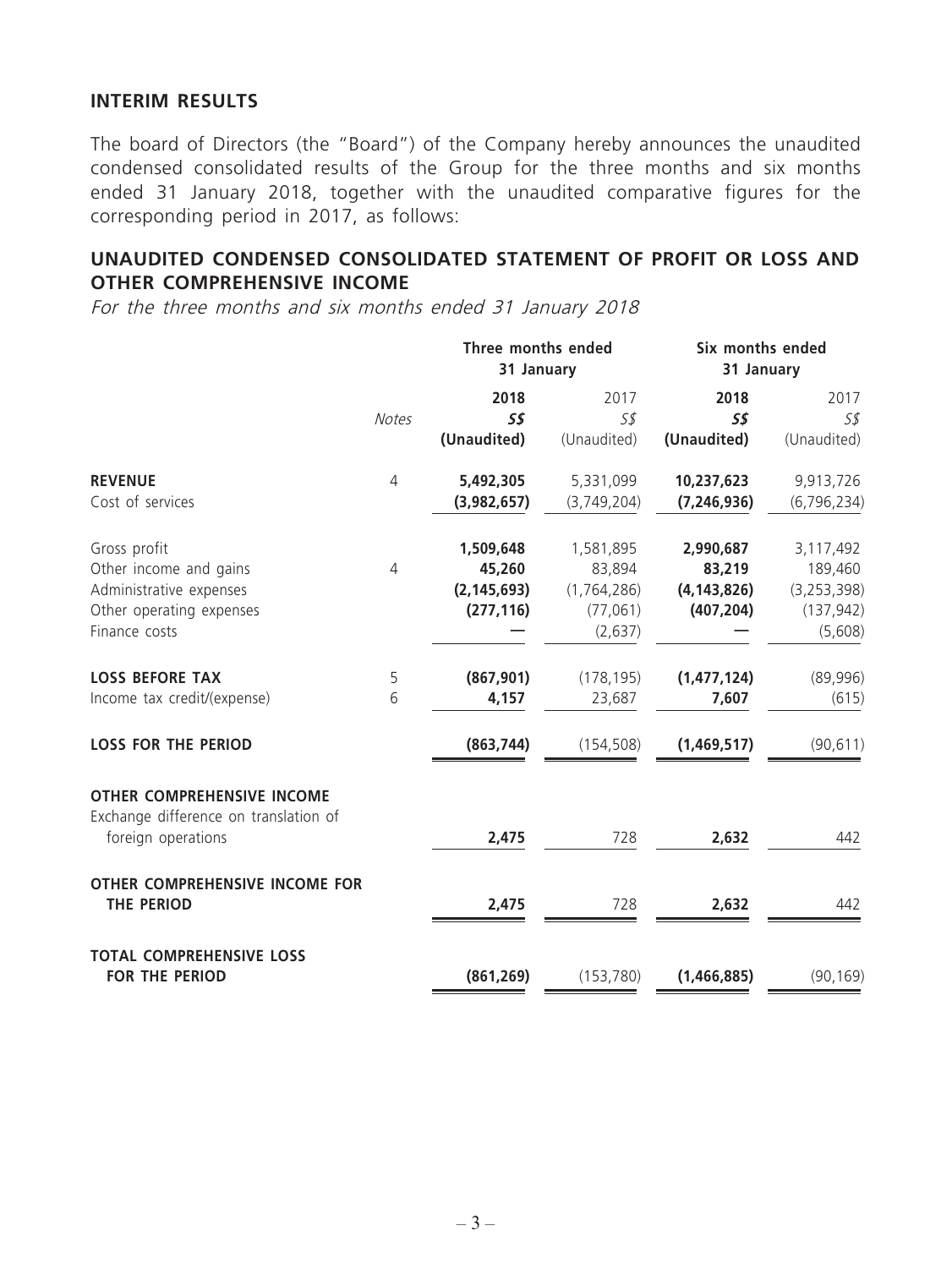|                                                     |              | Three months ended<br>31 January |             | Six months ended<br>31 January |             |
|-----------------------------------------------------|--------------|----------------------------------|-------------|--------------------------------|-------------|
|                                                     | <b>Notes</b> | 2018<br>55                       | 2017<br>5\$ | 2018<br>5\$                    | 2017<br>5\$ |
|                                                     |              | (Unaudited)                      | (Unaudited) | (Unaudited)                    | (Unaudited) |
| Loss attributable to:                               |              |                                  |             |                                |             |
| Owners of the Company                               |              | (863, 744)                       | (154, 169)  | (1,469,517)                    | (90, 369)   |
| Non-controlling interests                           |              |                                  | (339)       |                                | (242)       |
|                                                     |              | (863, 744)                       | (154, 508)  | (1,469,517)                    | (90, 611)   |
| <b>Total comprehensive loss</b><br>attributable to: |              |                                  |             |                                |             |
| Owners of the Company                               |              | (861, 269)                       | (153, 441)  | (1,466,885)                    | (89, 927)   |
| Non-controlling interests                           |              |                                  | (339)       |                                | (242)       |
|                                                     |              | (861, 269)                       | (153, 780)  | (1,466,885)                    | (90, 169)   |
| <b>LOSS PER SHARE ATTRIBUTABLE</b>                  |              |                                  |             |                                |             |
| TO OWNERS OF THE COMPANY                            |              |                                  | (Restated)  |                                | (Restated)  |
| Basic and diluted (Singapore cents)                 | 7            | (0.069)                          | (0.012)     | (0.118)                        | (0.007)     |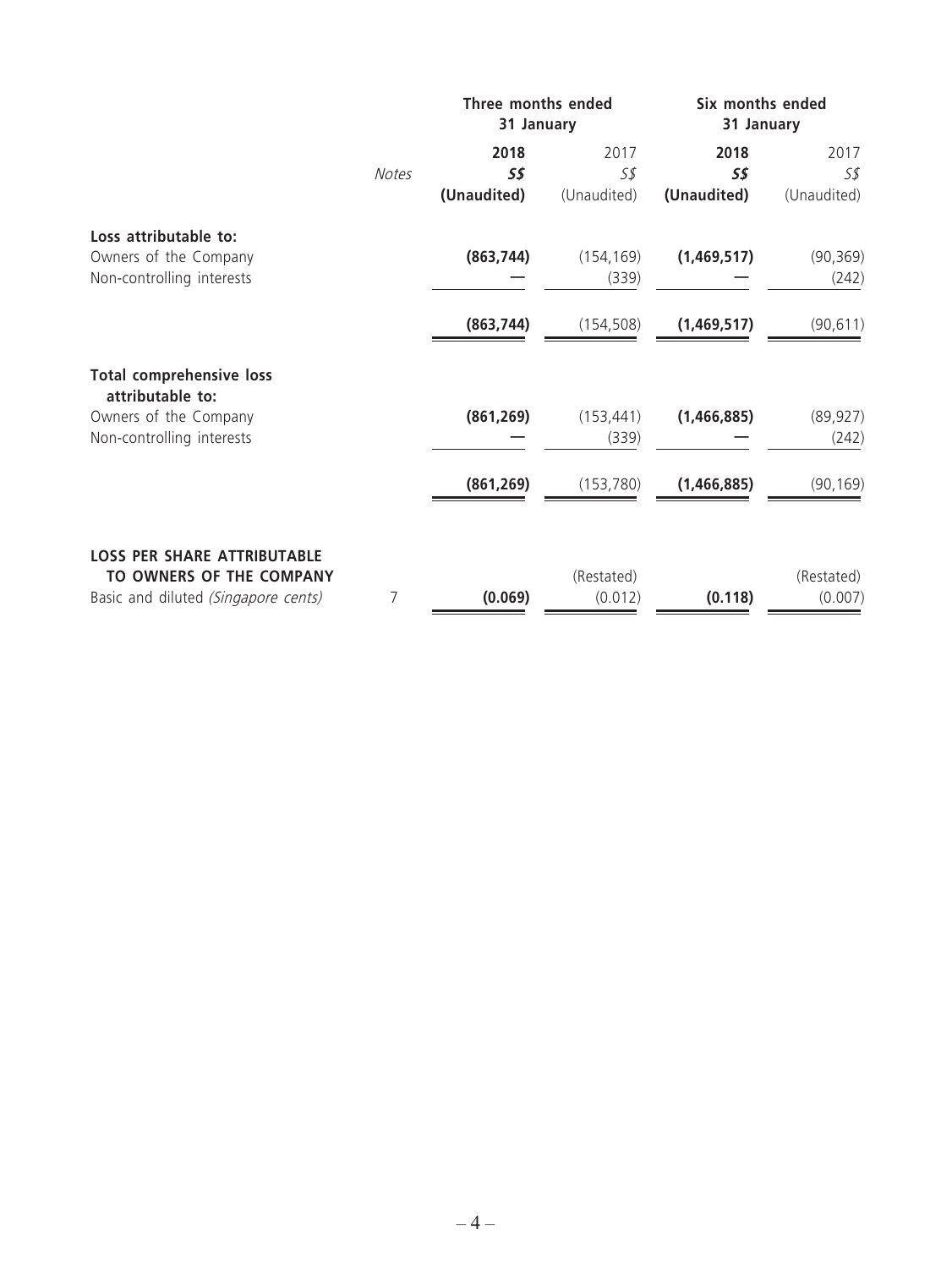## **UNAUDITED CONDENSED CONSOLIDATED STATEMENT OF FINANCIAL POSITION**

As at 31 January 2018

|                                                                                                                                                                              | <b>Notes</b>  | 31 January<br>2018<br>$S\mathcal{S}$<br>(Unaudited)            | 31 July<br>2017<br>S\$<br>(Audited)                         |
|------------------------------------------------------------------------------------------------------------------------------------------------------------------------------|---------------|----------------------------------------------------------------|-------------------------------------------------------------|
| <b>NON-CURRENT ASSETS</b><br>Plant and equipment<br>Goodwill<br>Deferred tax assets<br>Prepayments, deposits and other receivables                                           | 9<br>10<br>12 | 830,458<br>905,495<br>409,600<br>27,832                        | 1,009,162<br>905,495<br>369,426<br>103,212                  |
| Total non-current assets                                                                                                                                                     |               | 2,173,385                                                      | 2,387,295                                                   |
| <b>CURRENT ASSETS</b><br>Trade receivables<br>Prepayments, deposits and other receivables<br>Cash and cash equivalents                                                       | 11<br>12      | 4,091,615<br>372,745<br>4,230,218                              | 3,451,349<br>226,564<br>6,088,213                           |
| Total current assets                                                                                                                                                         |               | 8,694,578                                                      | 9,766,126                                                   |
| <b>CURRENT LIABILITIES</b><br>Trade payables<br>Other payables and accruals<br>Tax payable                                                                                   | 13<br>14      | 45,711<br>1,990,300<br>55,180                                  | 1,868,368<br>41,396                                         |
| Total current liabilities                                                                                                                                                    |               | 2,091,191                                                      | 1,909,764                                                   |
| <b>NET CURRENT ASSETS</b>                                                                                                                                                    |               | 6,603,387                                                      | 7,856,362                                                   |
| <b>TOTAL ASSETS LESS CURRENT LIABILITIES</b>                                                                                                                                 |               | 8,776,772                                                      | 10,243,657                                                  |
| <b>NET ASSETS</b>                                                                                                                                                            |               | 8,776,772                                                      | 10,243,657                                                  |
| <b>EQUITY</b><br>Equity attributable to owners of the Company<br>Share capital<br>Share premium<br>Merger reserve<br>(Accumulated losses)/retained profits<br>Other reserves | 15            | 433,000<br>12,079,017<br>(2,379,552)<br>(1,352,991)<br>(2,702) | 433,000<br>12,079,017<br>(2,379,552)<br>116,526<br>(5, 334) |
| Total equity                                                                                                                                                                 |               | 8,776,772                                                      | 10,243,657                                                  |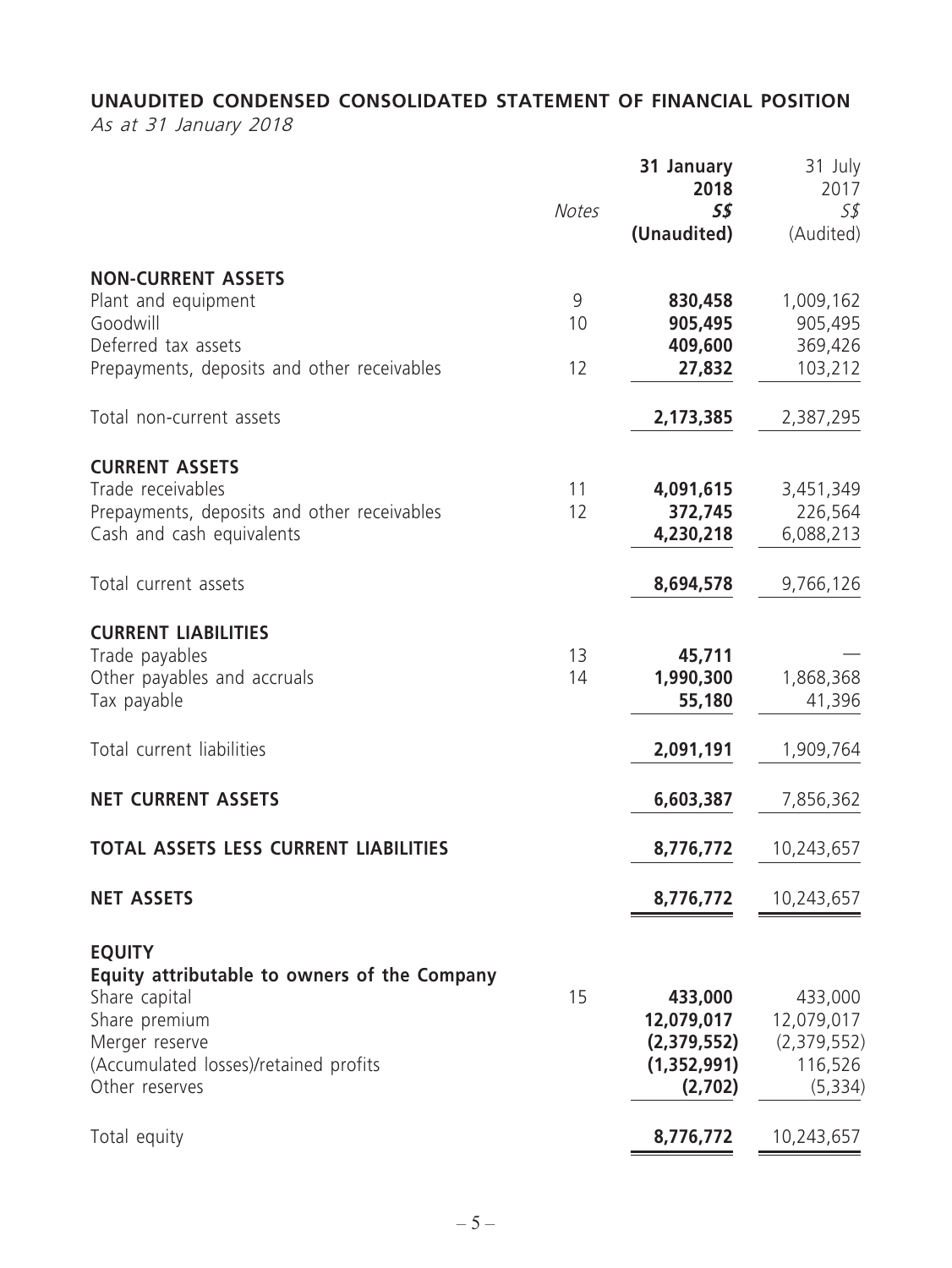#### **UNAUDITED CONDENSED CONSOLIDATED STATEMENT OF CHANGES IN EQUITY**

For the six months ended 31 January 2018

|                                                                                                                                           |                         | Attributable to owners of the company |                          |                         |                                           |                                                     |                                         |                            |
|-------------------------------------------------------------------------------------------------------------------------------------------|-------------------------|---------------------------------------|--------------------------|-------------------------|-------------------------------------------|-----------------------------------------------------|-----------------------------------------|----------------------------|
|                                                                                                                                           | Share<br>capital<br>S\$ | Share<br>premium<br>S\$               | Merger<br>reserve<br>S\$ | Other<br>reserve<br>S\$ | Exchange<br>fluctuation<br>reserve<br>S\$ | (Accumulated<br>losses)/<br>retained profits<br>S\$ | Non-<br>controlling<br>interests<br>S\$ | <b>Total equity</b><br>S\$ |
| 2018                                                                                                                                      |                         |                                       |                          |                         |                                           |                                                     |                                         |                            |
| At 1 August 2017 (audited)<br>Loss for the period<br>Other comprehensive income for the period:<br>Exchange differences on translation of | 433,000                 | 12,079,017                            | (2,379,552)              | (4,958)                 | (376)                                     | 116,526<br>(1,469,517)                              |                                         | 10,243,657<br>(1,469,517)  |
| foreign operations                                                                                                                        |                         |                                       |                          |                         | 2,632                                     |                                                     |                                         | 2,632                      |
| Total comprehensive loss for the period                                                                                                   |                         |                                       |                          |                         | 2,632                                     | (1,469,517)                                         |                                         | (1,466,885)                |
| At 31 January 2018 (unaudited)                                                                                                            | 433,000                 | 12,079,017                            | (2,379,552)              | (4, 958)                | 2,256                                     | (1, 352, 991)                                       |                                         | 8,776,772                  |
| 2017                                                                                                                                      |                         |                                       |                          |                         |                                           |                                                     |                                         |                            |
| At 1 August 2016 (audited)<br>Loss for the period<br>Other comprehensive income for the period:<br>Exchange differences on translation of | 433,000                 | 12,079,017                            | (2,379,552)              |                         |                                           | 734,796<br>(90, 369)                                | (242)                                   | 10,867,261<br>(90, 611)    |
| foreign operations                                                                                                                        |                         |                                       |                          |                         | 442                                       |                                                     |                                         | 442                        |
| Total comprehensive loss for the period<br>Acquisition of a subsidiary<br>Acquisition of non-controlling interests without                |                         |                                       |                          |                         | 442                                       | (90, 369)                                           | (242)<br>17,172                         | (90, 169)<br>17,172        |
| a change in control                                                                                                                       |                         |                                       |                          |                         |                                           |                                                     | (16,930)                                | (16,930)                   |
| At 31 January 2017 (unaudited)                                                                                                            | 433,000                 | 12,079,017                            | (2,379,552)              |                         | 442                                       | 644,427                                             |                                         | 10,777,334                 |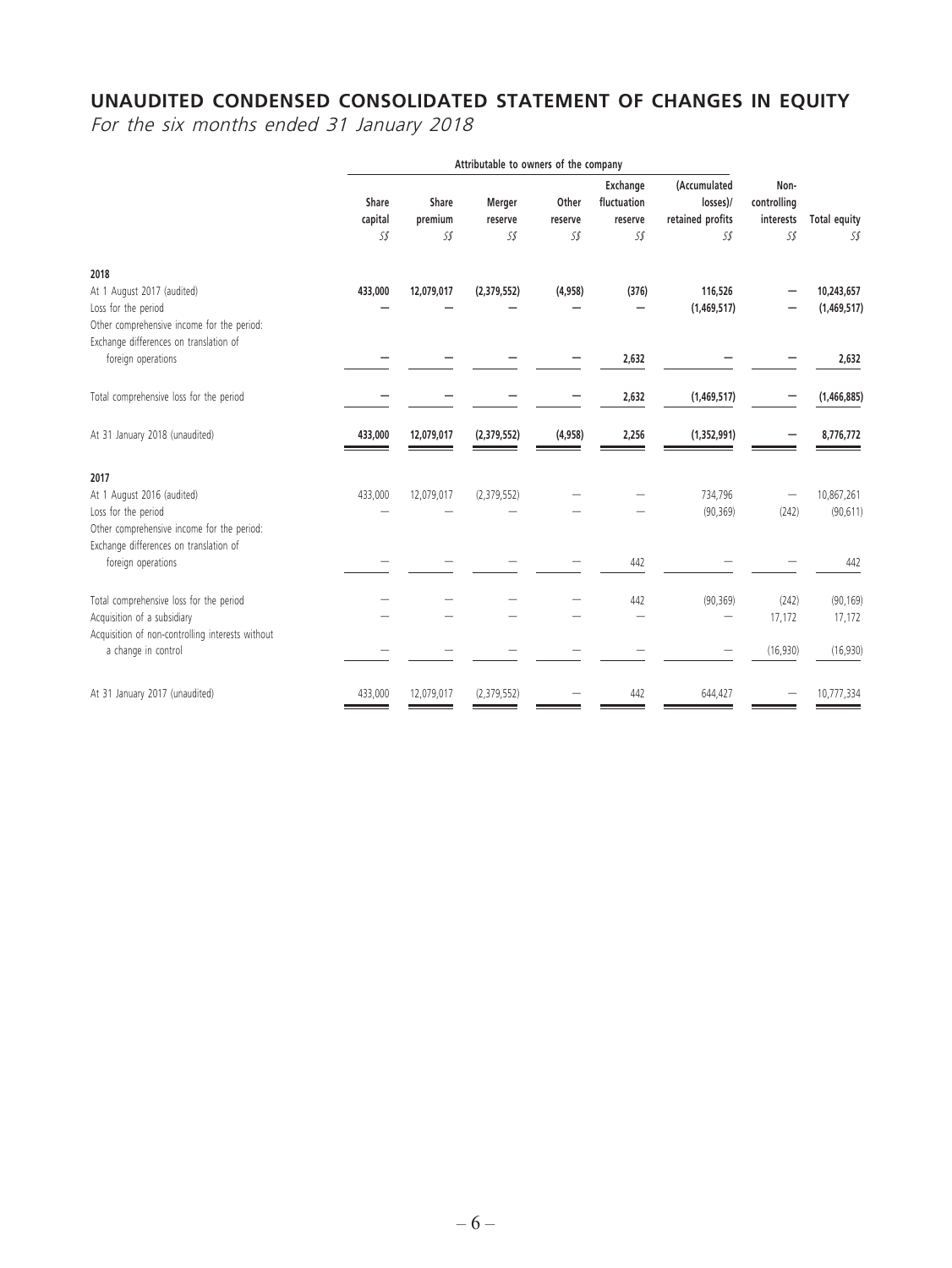## **UNAUDITED CONDENSED CONSOLIDATED STATEMENT OF CASH FLOWS**

For the six months ended 31 January 2018

|                                                  | Six months ended<br>31 January |               |  |
|--------------------------------------------------|--------------------------------|---------------|--|
|                                                  | 2018                           | 2017          |  |
|                                                  | $S\mathcal{S}$                 | 5\$           |  |
|                                                  | (Unaudited)                    | (Unaudited)   |  |
| CASH FLOWS USED IN OPERATING ACTIVITIES          |                                |               |  |
| Loss before tax<br>Adjustments for:              | (1, 477, 124)                  | (89,996)      |  |
| Depreciation                                     | 239,220                        | 191,022       |  |
| Loss on disposal of plant and equipment          | 12,008                         |               |  |
| Finance costs                                    |                                | 5,608         |  |
| Foreign exchange gain                            |                                | (53, 305)     |  |
| Interest income                                  | (216)                          | (92)          |  |
|                                                  | (1,226,112)                    | 53,237        |  |
| Changes in working capital:<br>Trade receivables | (640, 266)                     | (1, 186, 186) |  |
| Prepayments, deposits and other receivables      | (70, 801)                      | (57, 374)     |  |
| Trade payables                                   | 45,711                         | 74,205        |  |
| Other payables and accruals                      | 121,932                        | 252,484       |  |
| Cash used in operations                          | (1,769,536)                    | (863, 634)    |  |
| Income tax paid                                  | (18, 783)                      | (101, 907)    |  |
| Net cash flows used in operating activities      | (1,788,319)                    | (965, 541)    |  |
| CASH FLOWS USED IN INVESTING ACTIVITIES          |                                |               |  |
| Purchase of plant and equipment                  | (72, 484)                      | (174, 460)    |  |
| Acquisition of a subsidiary                      |                                | 51,067        |  |
| Interest received                                | 216                            | 92            |  |
| Net cash flows used in investing activities      | (72, 268)                      | (123, 301)    |  |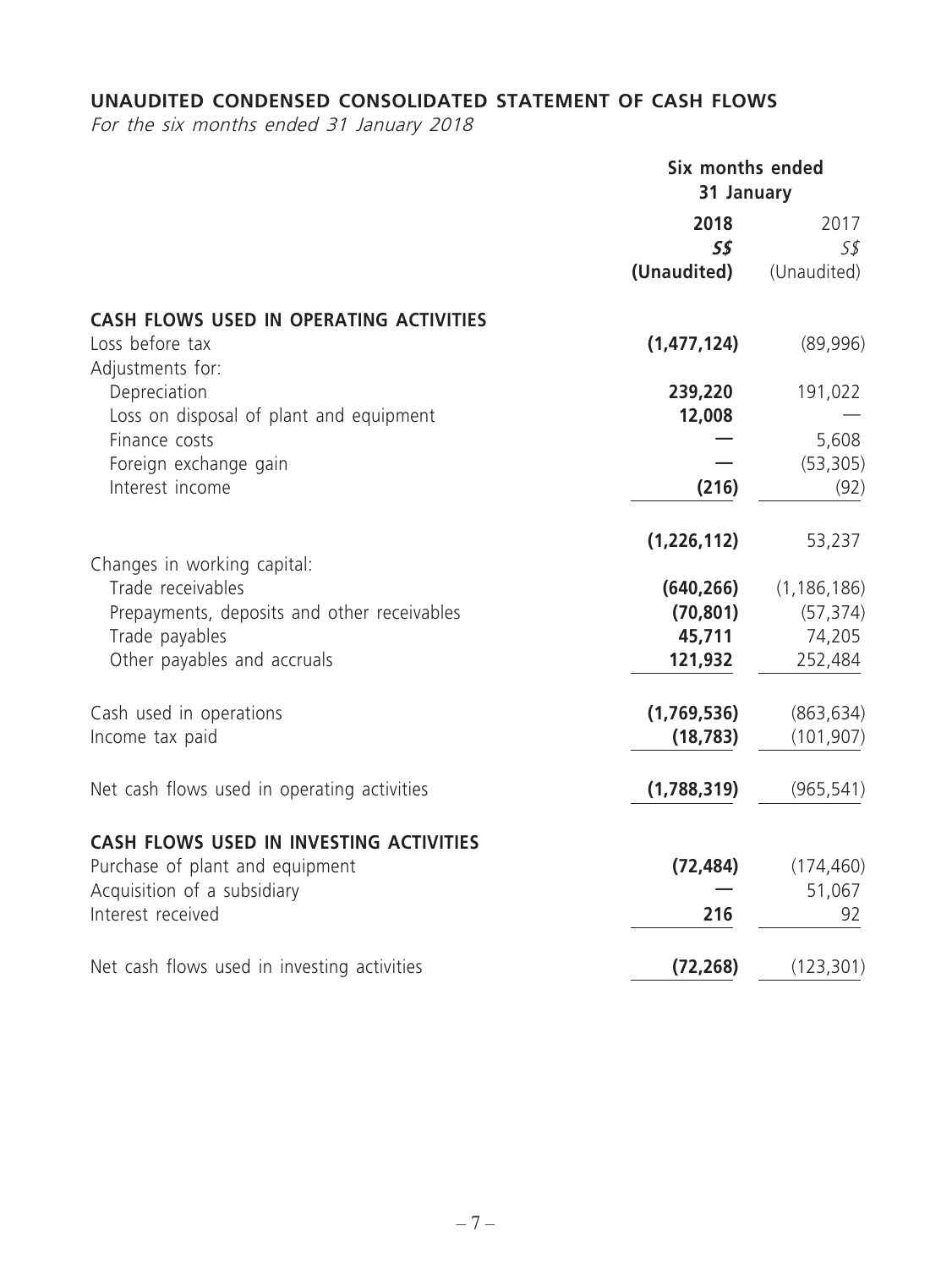|                                                                                                            | Six months ended<br>31 January |             |  |
|------------------------------------------------------------------------------------------------------------|--------------------------------|-------------|--|
|                                                                                                            | 2018<br>55                     | 2017<br>5\$ |  |
|                                                                                                            | (Unaudited)                    | (Unaudited) |  |
| <b>CASH FLOWS USED IN FINANCING ACTIVITIES</b>                                                             |                                |             |  |
| Repayment of bank borrowings                                                                               |                                | (2,537,754) |  |
| Proceeds from bank borrowings                                                                              |                                | 2,242,210   |  |
| Interest paid                                                                                              |                                | (5,608)     |  |
| Net cash flows used in financing activities                                                                |                                | (301, 152)  |  |
| NET DECREASE IN CASH AND CASH EQUIVALENTS                                                                  | (1,860,587)                    | (1,389,994) |  |
| Cash and cash equivalents at beginning of period<br>Effect of foreign exchange rate changes on the balance | 6,088,213                      | 8,287,411   |  |
| of cash held in a foreign currency                                                                         | 2,592                          | 53,305      |  |
| CASH AND CASH EQUIVALENTS AT END OF PERIOD                                                                 | 4,230,218                      | 6,950,722   |  |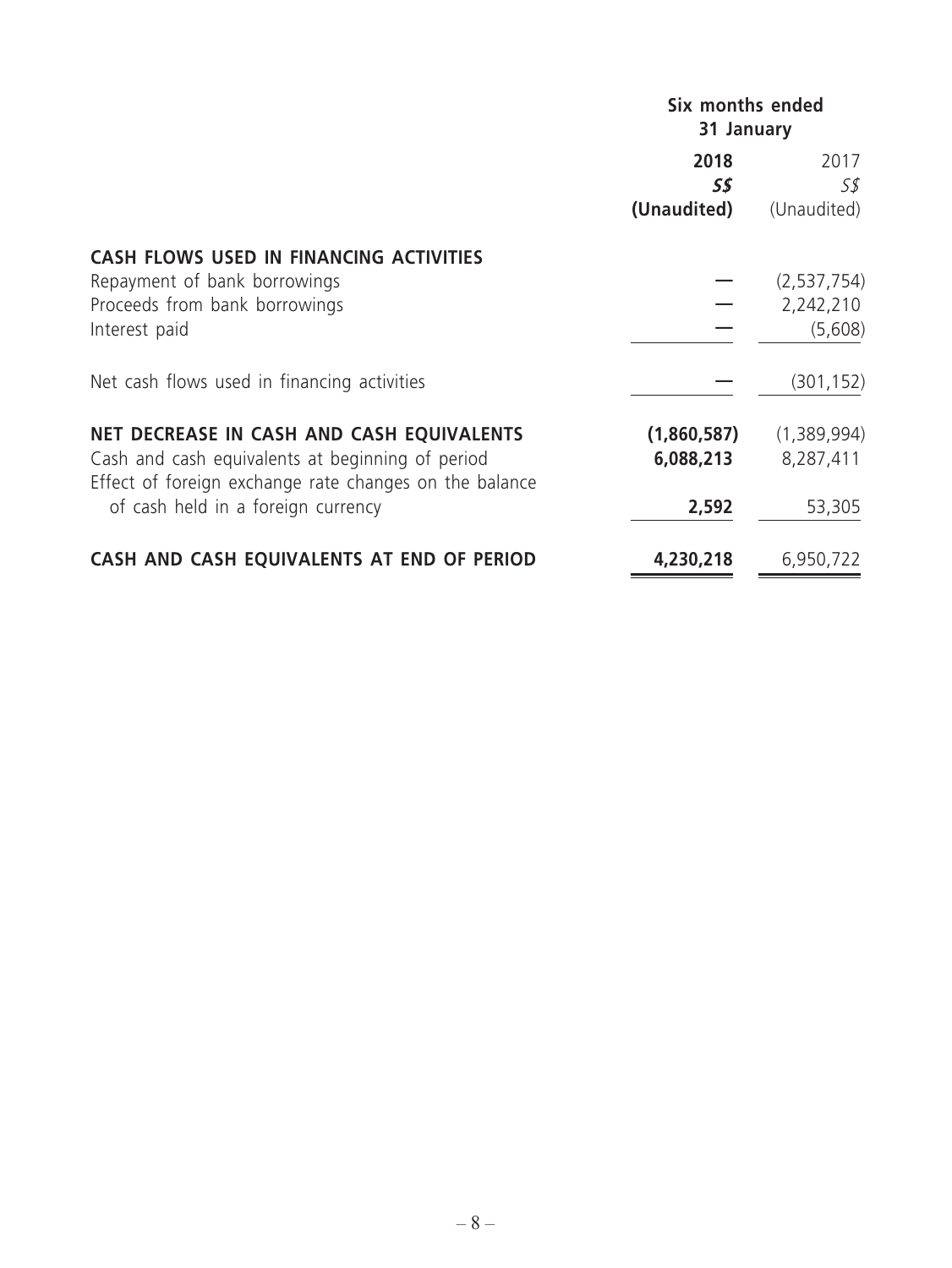#### **NOTES TO THE UNAUDITED CONDENSED CONSOLIDATED FINANCIAL STATEMENTS**

For the six months ended 31 January 2018

#### **1. GENERAL**

The Company is an exempted company with limited liability incorporated in the Cayman Islands. The Company's registered office address is Clifton House, 75 Fort Road, PO Box 1350, Grand Cayman KY1-1108 Cayman Islands. The Company was registered with the Registrar of Companies in Hong Kong as a non-Hong Kong company under Part 16 of the Companies Ordinance (Chapter 622 of the laws of Hong Kong) (the "Companies Ordinance") on 22 December 2015 and the principal place of business in Hong Kong registered is 19th Floor, Prosperity Tower, 39 Queen's Road Central, Central, Hong Kong. The head office and principal place of business of the Group is at 27 New Bridge Road, Singapore 059391.

The Company is an investment holding company. The Company and its subsidiaries (the "Group") was involved in the following principal activities:

- manpower outsourcing
- manpower recruitment
- manpower training

## **2. BASIS OF PREPARATION**

The unaudited condensed consolidated financial statements for the six months ended 31 January 2018 have been prepared in accordance with International Accounting Standard 34 "Interim Financial Reporting" issued by the International Accounting Standards Board and the applicable disclosures required by the Rules Governing the Listing of Securities on the GEM of the Exchange.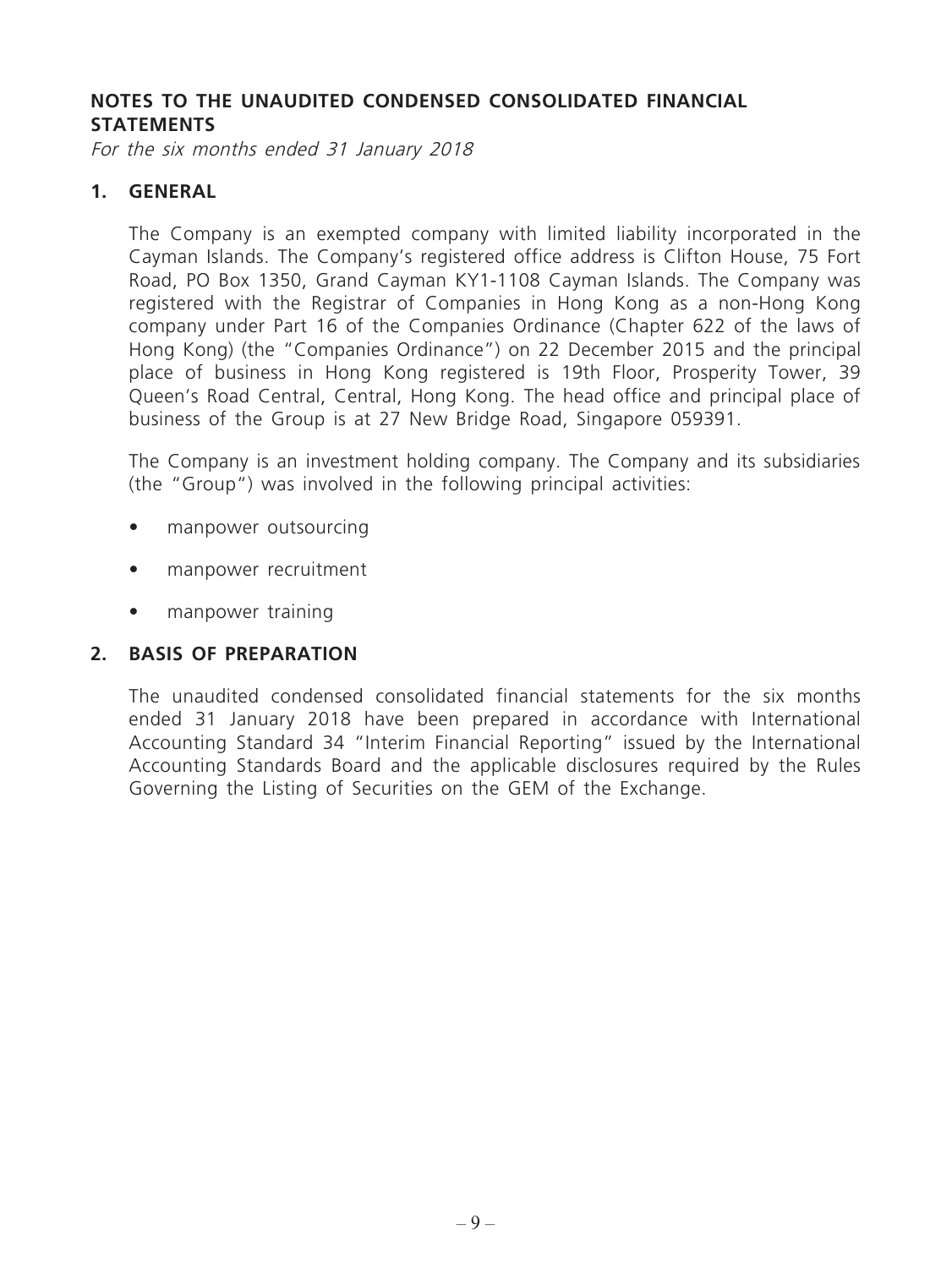The unaudited condensed consolidated financial statements should be read in conjunction with the audited financial statements for the year ended 31 July 2017, which have been prepared in accordance with International Financial Reporting Standards ("IFRSs") which include International Accounting Standards ("IASs") and Interpretations promulgated by the International Accounting Standards Board and the disclosure requirements of the Hong Kong Companies Ordinance. The accounting policies and methods of computation used in the preparation of these unaudited condensed financial statements are consistent with those used in the annual financial statements for the year ended 31 July 2017, except for the adoption of the following IFRS which are relevant to the Group's operation and are effective for the Group's financial year beginning on 1 August 2017.

| Amendments to IAS 7  | Disclosure Initiative                  |
|----------------------|----------------------------------------|
| Amendments to IAS 12 | Recognition of Deferred Tax Assets for |
|                      | Unrealised Losses                      |

The adoption of these amendments did not result in substantial changes to the Group's accounting policies and amounts reported for the current and prior periods.

All IFRSs effective for the accounting period commencing from 1 August 2017, together with the relevant transitional provisions, have been adopted by the Group in preparation of these condensed consolidated financial statements. The adoption of these new/revised IFRSs does not result in changes to the Group's accounting policies and has no material effect on the amounts reported for the current or prior period.

The Group has not early adopted any new/revised IFRSs that have been issued but are not yet effective for the financial year beginning on 1 August 2017. The directors are in the process of assessing the possible impact on the future adoption of these new/revised IFRSs, but are not yet in a position to reasonably estimate their impact on the Group's results and financial statements.

The unaudited condensed consolidated financial statements have been prepared under the historical cost convention. The unaudited condensed consolidated financial statements are presented in Singapore dollars ("S\$" or "\$") except when otherwise indicated.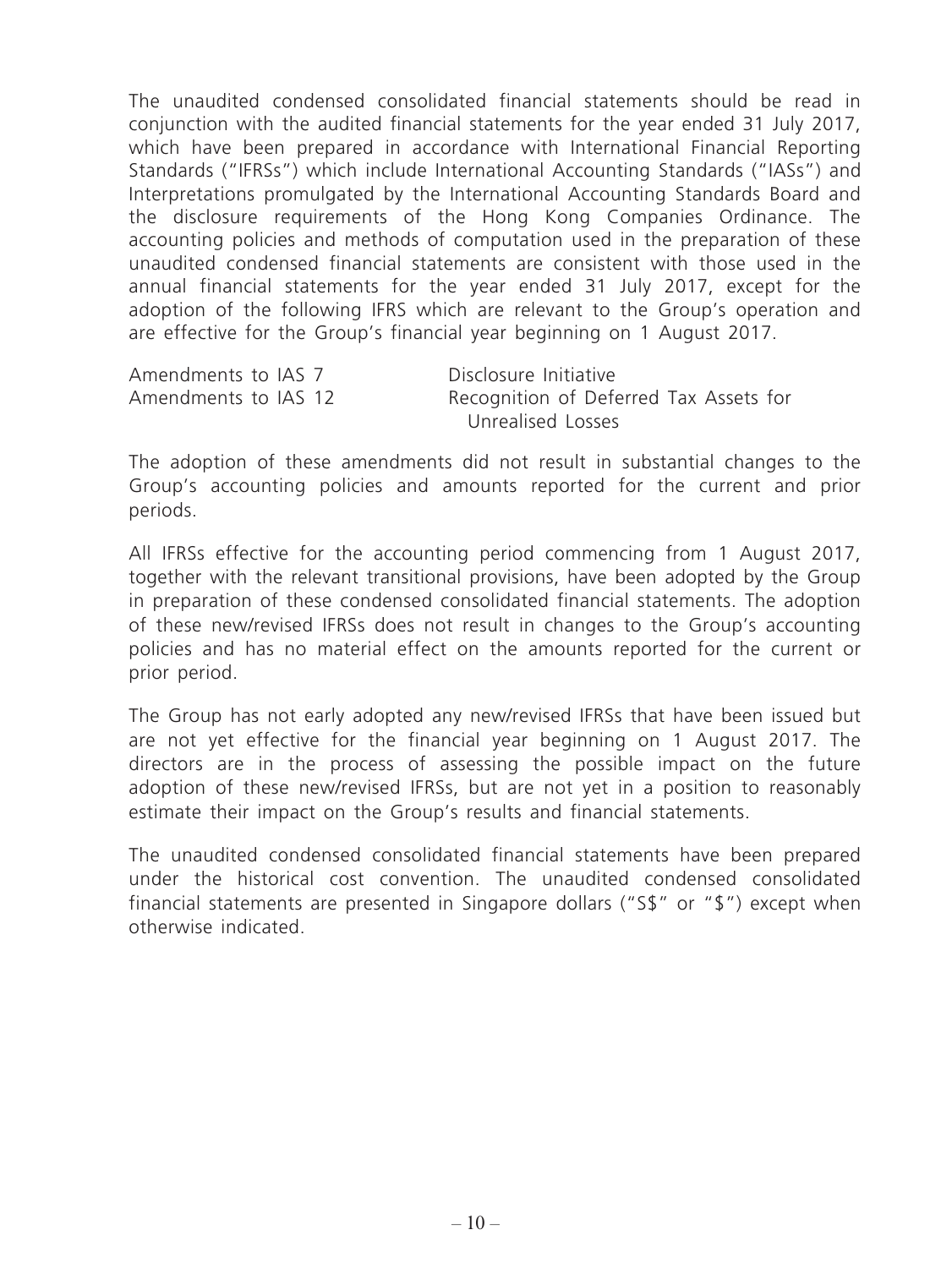#### **3. SEGMENT INFORMATION**

The Group is principally engaged in the provision of manpower services. Information reported to the Group's management for the purpose of resources allocation and performance assessment presents the operating results of the Group as a whole since the Group's resources are integrated and no discrete operating segment is available. Accordingly, no operating segment information is presented.

During the six months ended 31 January 2018, revenue, operating expenses, assets and liabilities are mainly derived from the Group's operations in Singapore.

At the end of each reporting period, the Group's non-current assets were mainly located in Singapore.

#### **4. REVENUE, OTHER INCOME AND GAINS**

|                        | Three months ended<br>31 January |             | Six months ended<br>31 January |             |  |
|------------------------|----------------------------------|-------------|--------------------------------|-------------|--|
|                        | 2018<br>2017                     |             | 2018                           | 2017        |  |
|                        | 5\$                              | S\$         | 5\$                            | S\$         |  |
|                        | (Unaudited)                      | (Unaudited) | (Unaudited)                    | (Unaudited) |  |
| <b>Revenue</b>         |                                  |             |                                |             |  |
| Manpower outsourcing   | 5,136,744                        | 4,910,372   | 9,455,242                      | 8,958,110   |  |
| Manpower recruitment   | 177,224                          | 221,052     | 296,759                        | 380,724     |  |
| Manpower training      | 178,337                          | 199,675     | 485,622                        | 574,892     |  |
|                        | 5,492,305                        | 5,331,099   | 10,237,623                     | 9,913,726   |  |
| Other income and gains |                                  |             |                                |             |  |
| Government grants      | 2,520                            |             | 7,440                          | 19,875      |  |
| Sundry income          | 10,631                           | 16,583      | 17,076                         | 31,735      |  |
| Foreign exchange gain  |                                  | 19,455      |                                | 53,305      |  |
| Forfeiture income      | 16,150                           | 25,325      | 31,975                         | 45,750      |  |
| Sale of merchandise    | 15,826                           | 22,465      | 26,512                         | 38,703      |  |
| Interest income        | 133                              | 66          | 216                            | 92          |  |
|                        | 45,260                           | 83,894      | 83,219                         | 189,460     |  |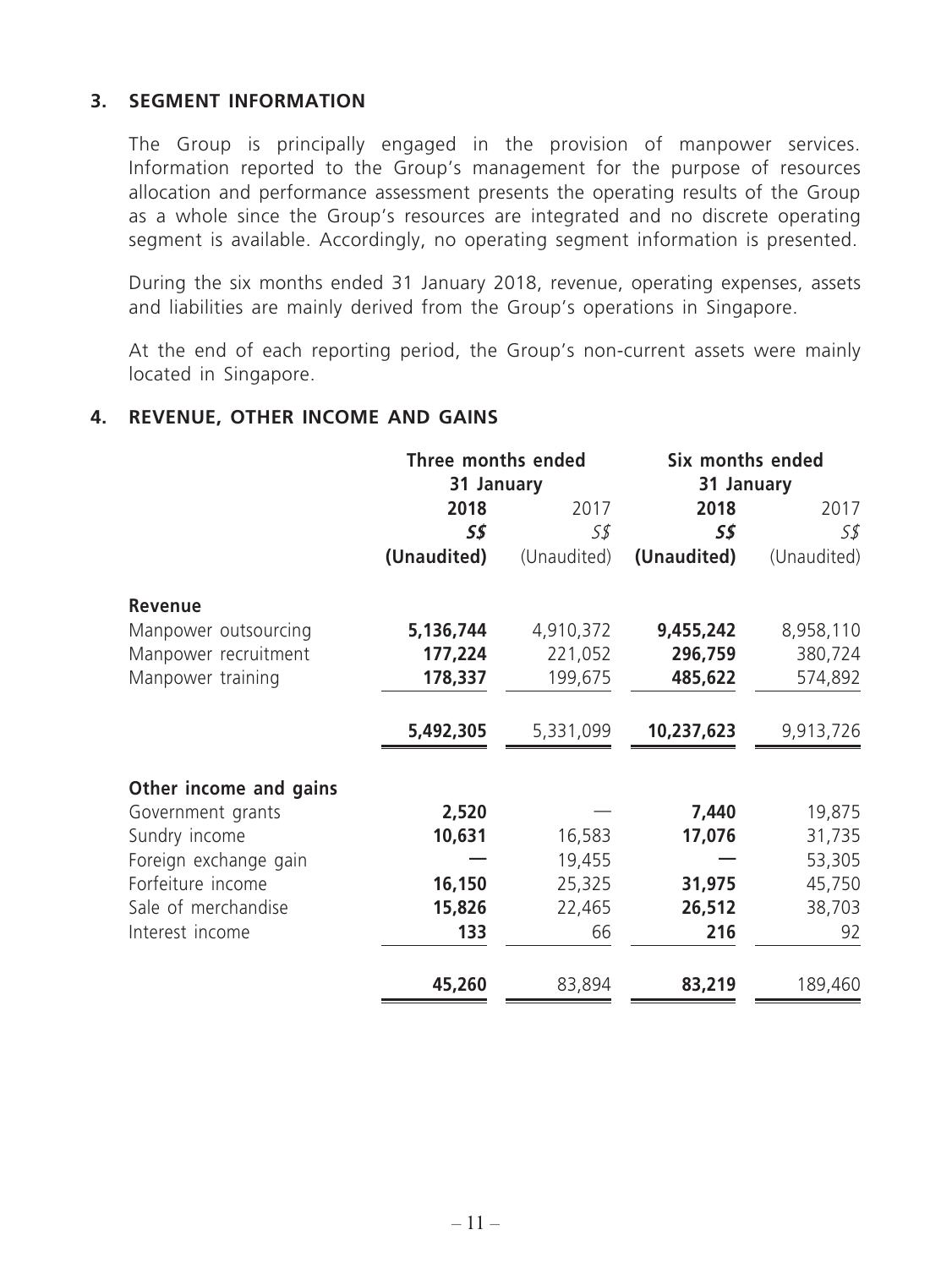## **5. LOSS BEFORE TAX**

The Group's loss before tax is arrived at after charging:

|                                         | Three months ended<br>31 January |             |             | Six months ended<br>31 January |  |  |
|-----------------------------------------|----------------------------------|-------------|-------------|--------------------------------|--|--|
|                                         | 2018                             | 2017        | 2018        | 2017                           |  |  |
|                                         | S\$                              | 5\$         | S\$         | S\$                            |  |  |
|                                         | (Unaudited)                      | (Unaudited) | (Unaudited) | (Unaudited)                    |  |  |
| Cost of services                        | 3,982,657                        | 3,749,204   | 7,246,936   | 6,796,234                      |  |  |
| Depreciation                            | 116,404                          | 98,808      | 239,220     | 191,022                        |  |  |
| Employee benefit expense                |                                  |             |             |                                |  |  |
| (excluding Directors'                   |                                  |             |             |                                |  |  |
| remuneration):                          |                                  |             |             |                                |  |  |
| $-$ Salaries and bonuses <sup>(1)</sup> | 4,401,096                        | 3,935,220   | 8,045,981   | 7,134,782                      |  |  |
| - Central Provident Fund                |                                  |             |             |                                |  |  |
| contributions <sup>(2)</sup>            | 453,475                          | 440,314     | 811,042     | 785,435                        |  |  |
| - Mandatory Provident                   |                                  |             |             |                                |  |  |
| Fund contributions                      | 12,070                           |             | 26,477      |                                |  |  |
| - Foreign Worker Levy <sup>(3)</sup>    | 285,728                          | 276,304     | 559,576     | 542,200                        |  |  |
| - Short-term benefits                   | 21,602                           | 21,886      | 36,217      | 47,122                         |  |  |

(1) Salaries and bonuses included casual labour costs of S\$5,959,721 (2017: S\$5,522,756) for the six months ended 31 January 2018. These amounts have been included in the cost of services.

Salaries and bonuses included casual labour costs of S\$3,285,125 (2017: S\$3,054,656) for the three months ended 31 January 2018. These amounts have been included in the cost of services.

(2) Central Provident Fund ("CPF") contributions included casual labour costs of S\$652,430 (2017: S\$614,075) for the six months ended 31 January 2018. These amounts have been included in the cost of services.

CPF contributions included casual labour cost of S\$376,198 (2017: S\$348,318) for the three months ended 31 January 2018. The amounts have been included in the cost of services.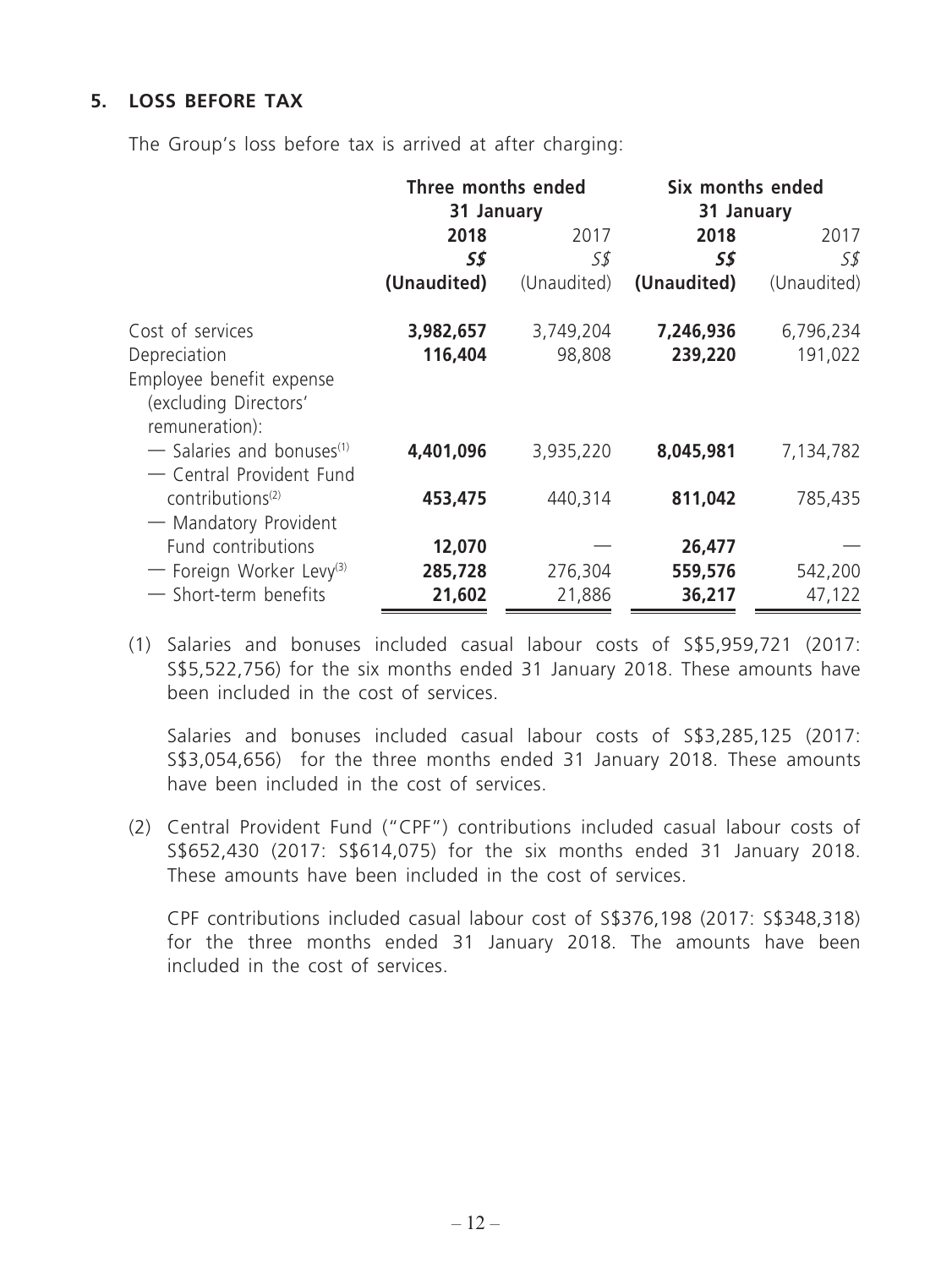(3) Foreign Worker Levy included casual labour costs of S\$472,320 (2017: S\$ S\$441,616) for the six months ended 31 January 2018. These amounts have been included in the cost of services.

Foreign Worker Levy included casual labour costs of S\$240,783 (2017: S\$210,167) for the three months ended 31 January 2018. These amounts have been included in the cost of services.

#### **6. INCOME TAX (CREDIT)/EXPENSE**

The Group is subject to income tax on an entity basis on profits arising in or derived from the jurisdictions in which members of the Group are domiciled and operated.

Singapore corporate tax has been provided at the rate of 17% (2017: 17%) on the chargeable income arising in Singapore during the period after offsetting any tax losses brought forward.

Hong Kong profits tax has not been provided as the Group had no assessable profits arising in Hong Kong during the period.

For the subsidiary operating in Republic of Korea, corporate tax has been provided at the rate of 10% (2017: 10%) on the estimated assessable profit for the period.

#### **Major Components of Income Tax (Credit)/Expense**

The major components of income tax (credit)/expense for the three months and six months ended 31 January 2018 and 2017 are:

|                                | Three months ended |             | Six months ended |             |  |  |
|--------------------------------|--------------------|-------------|------------------|-------------|--|--|
|                                | 31 January         |             |                  | 31 January  |  |  |
|                                | 2018               | 2017        | 2018             | 2017        |  |  |
|                                | 5\$                | S\$         | S\$              | 5\$         |  |  |
|                                | (Unaudited)        | (Unaudited) | (Unaudited)      | (Unaudited) |  |  |
| Current income tax:            |                    |             |                  |             |  |  |
| Charge for the period          | 20,161             | 11,292      | 36,456           | 13,702      |  |  |
| Over provision in respect of   |                    |             |                  |             |  |  |
| prior years                    | (3,889)            |             | (3,889)          |             |  |  |
| Deferred income tax:           |                    |             |                  |             |  |  |
| Credit for the period          | (20, 429)          | (34, 979)   | (40, 174)        | (13,087)    |  |  |
| Total tax (credit)/expense for |                    |             |                  |             |  |  |
| the period                     | (4, 157)           | (23, 687)   | (7,607)          | 615         |  |  |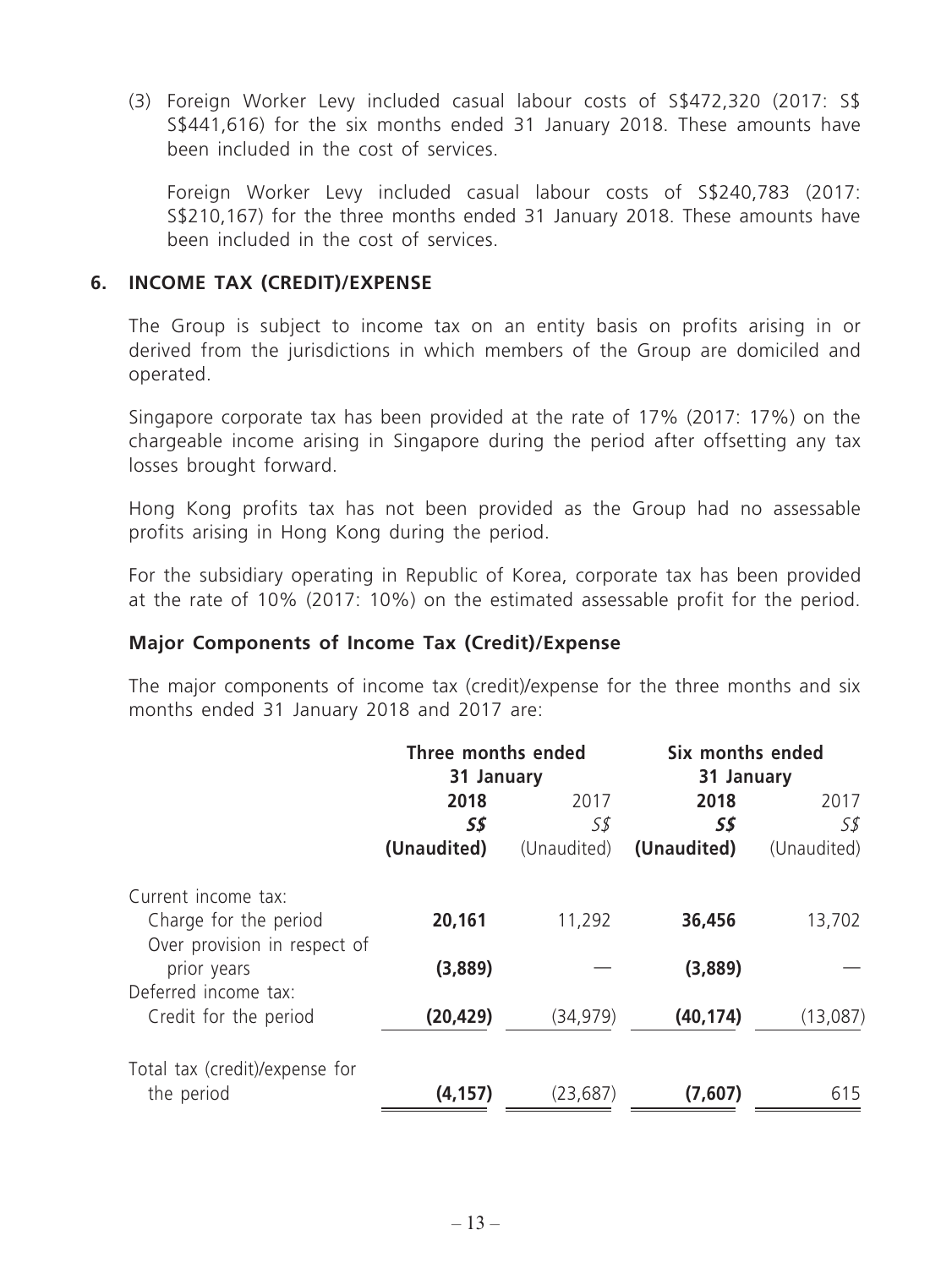#### **7. LOSS PER SHARE ATTRIBUTABLE TO OWNERS OF THE COMPANY**

|                                                              | Three months ended<br>31 January |                                          | Six months ended<br>31 January |                                          |
|--------------------------------------------------------------|----------------------------------|------------------------------------------|--------------------------------|------------------------------------------|
|                                                              | 2018<br>S\$<br>(Unaudited)       | 2017<br>S\$<br>(Unaudited)<br>(Restated) | 2018<br>5\$<br>(Unaudited)     | 2017<br>S\$<br>(Unaudited)<br>(Restated) |
| Loss attributable to owners of the<br>Company $(Ss)$         | (863, 744)                       | (154, 169)                               | (1,469,517)                    | (90, 369)                                |
| Weighted average number of<br>shares in issue                | 1,250,000,000                    | 1,250,000,000                            | 1,250,000,000                  | 1,250,000,000                            |
| Basic and diluted loss per share<br><i>(Singapore cents)</i> | (0.069)                          | (0.012)                                  | (0.118)                        | (0.007)                                  |

The calculation of the basic loss per share is based on the loss for the period attributable to owners of the Company and the weighted average number of shares in issue which have been adjusted to reflect the effect of share subdivision (Note 17) on 8 March 2018.

The diluted loss per share is the same as the basic loss per share as the Group had no potentially dilutive ordinary shares in issue during the six months and three months ended 31 January 2018 and 2017.

#### **8. DIVIDENDS**

The Board does not recommend the payment of an interim dividend for the six months ended 31 January 2018 (2017: Nil).

#### **9. PLANT AND EQUIPMENT**

During the six months ended 31 January 2018, the Group acquired assets with aggregate cost of S\$72,484 (2017: S\$174,460).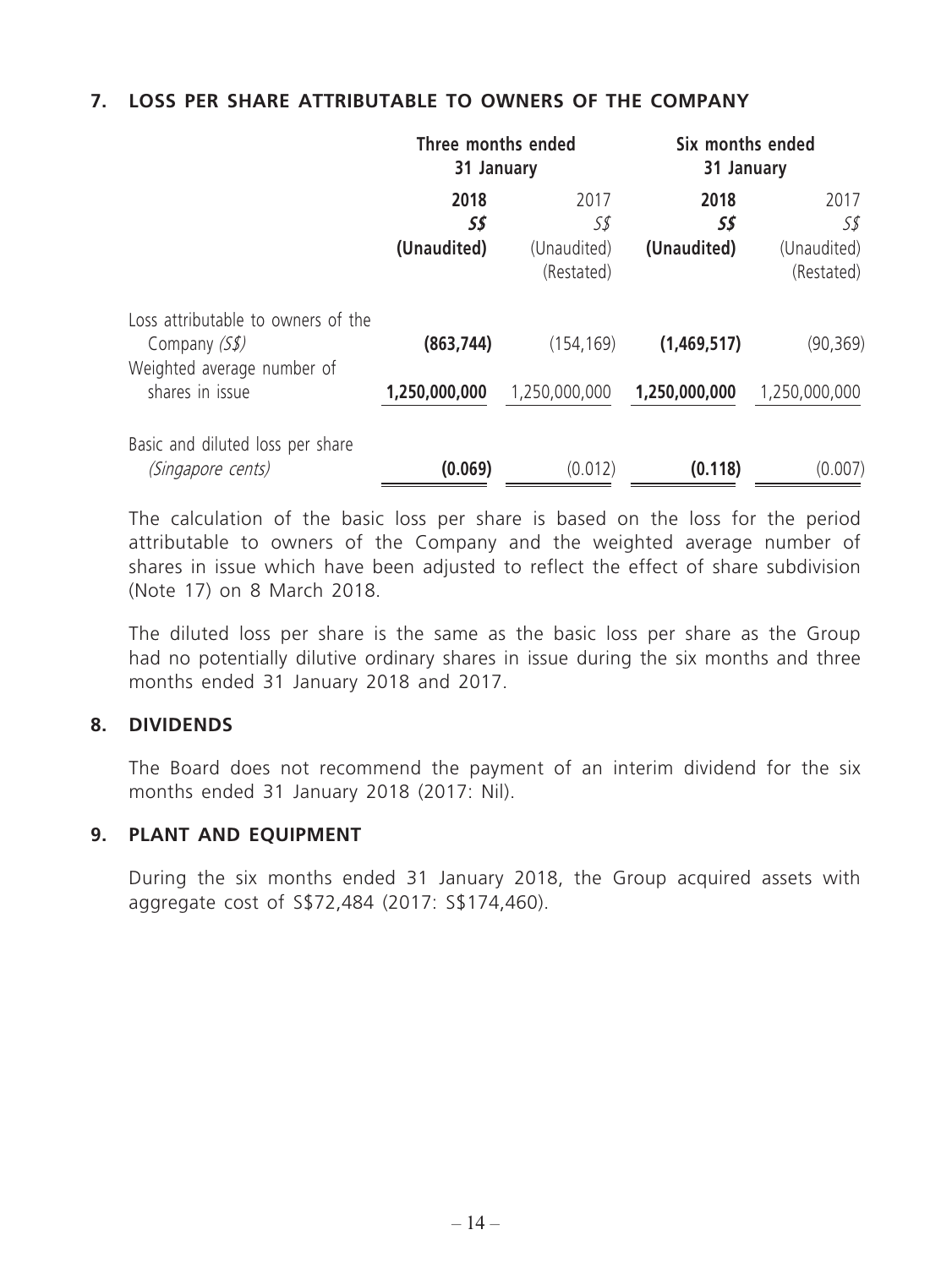#### **10. GOODWILL**

| As at 31 July 2017 (Audited) and |         |
|----------------------------------|---------|
| 31 January 2018 (Unaudited)      | 905,495 |
|                                  |         |

Goodwill acquired in a business combination is allocated, at acquisition, to the cash-generating units ("CGUs") that are expected to benefit from that business combination. The carrying amounts of goodwill have been allocated as follows:

| <b>Manpower outsourcing</b><br>TCC Hospitality Resources Pte. Ltd and TCC Manpower Pte. Ltd                   | 886,341 |
|---------------------------------------------------------------------------------------------------------------|---------|
| <b>Manpower training and recruitment</b><br>TCC Education and Consulting Services Pte. Ltd and TCC Korea Inc. | 19,154  |
|                                                                                                               | 905,495 |

The recoverable amounts of the above CGUs is determined based on a value in use calculation using cash flow projections based on financial budgets covering a five-year period approved by management in annual basis.

The management considers the major factors and assumptions contributing to the calculation approved for year ended 31 July 2017 has not violated significantly during the period and no further write down of the carrying amounts of goodwill as at period ended 31 January 2018. The management will continue to monitor the recoverability of goodwill and consider impairment of necessary.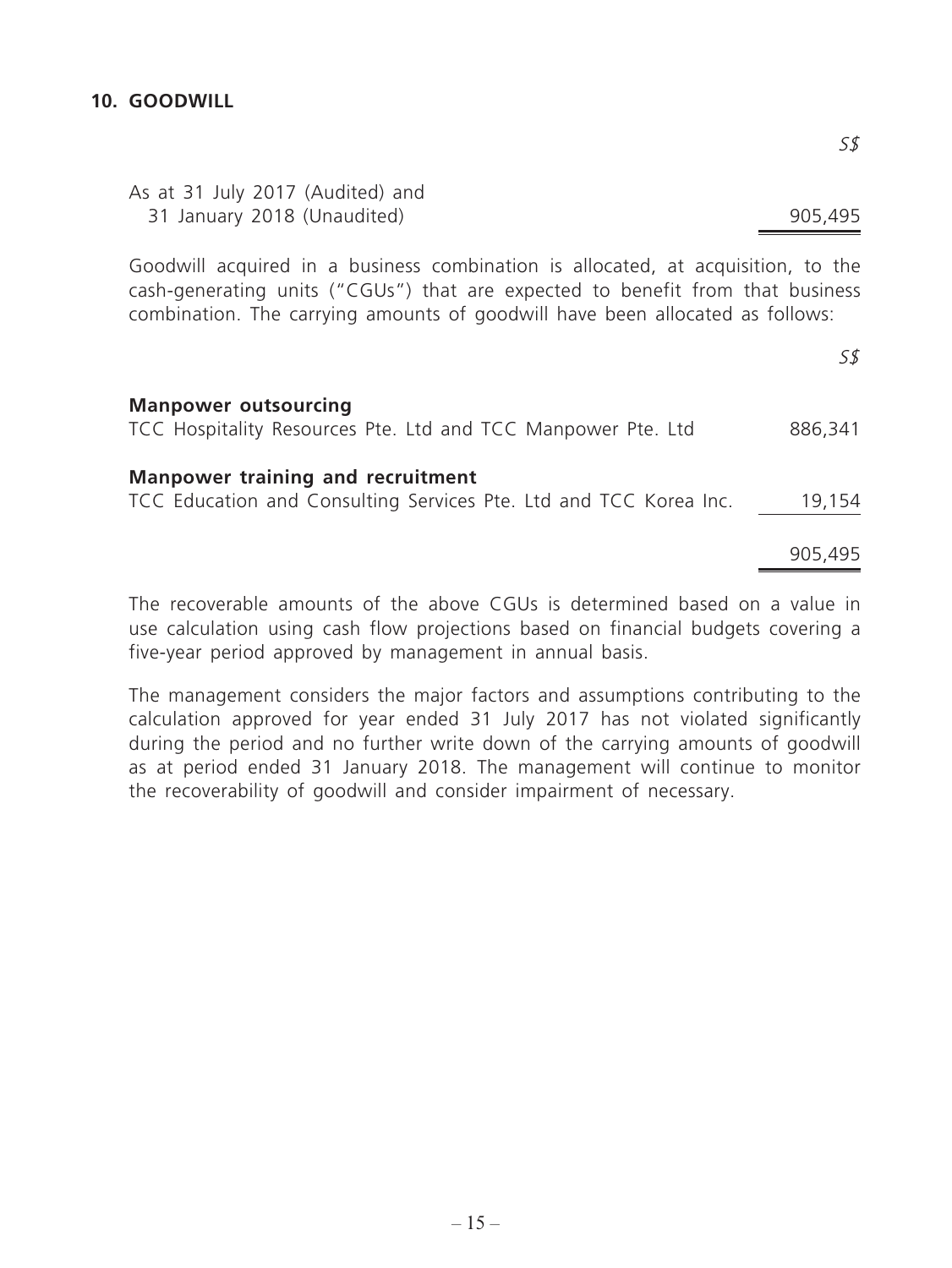#### **11. TRADE RECEIVABLES**

|                                                 | As at<br>31 January<br>2018 | As at<br>31 July<br>2017 |
|-------------------------------------------------|-----------------------------|--------------------------|
|                                                 | 55<br>(Unaudited)           | 5\$<br>(Audited)         |
| Third parties<br>Less: Provision for impairment | 3,878,967<br>(121, 209)     | 3,135,302<br>(121, 209)  |
| Unbilled receivables                            | 3,757,758<br>333,857        | 3,014,093<br>437,256     |
|                                                 | 4,091,615                   | 3,451,349                |

Trade receivables are non-interest bearing and are generally on 30-days terms.

All trade receivables are denominated in Singapore dollars.

An aged analysis of trade receivables, net of provision for impairment, as at the end of the reporting period, based on the invoice date, is as follows:

|                   | As at       | As at     |
|-------------------|-------------|-----------|
|                   | 31 January  | 31 July   |
|                   | 2018        | 2017      |
|                   | 5\$         | 55        |
|                   | (Unaudited) | (Audited) |
| Less than 30 days | 2,455,494   | 1,451,197 |
| 31 to 60 days     | 393,234     | 689,184   |
| 61 to 90 days     | 112,091     | 237,959   |
| More than 90 days | 796,939     | 635,753   |
|                   | 3,757,758   | 3,014,093 |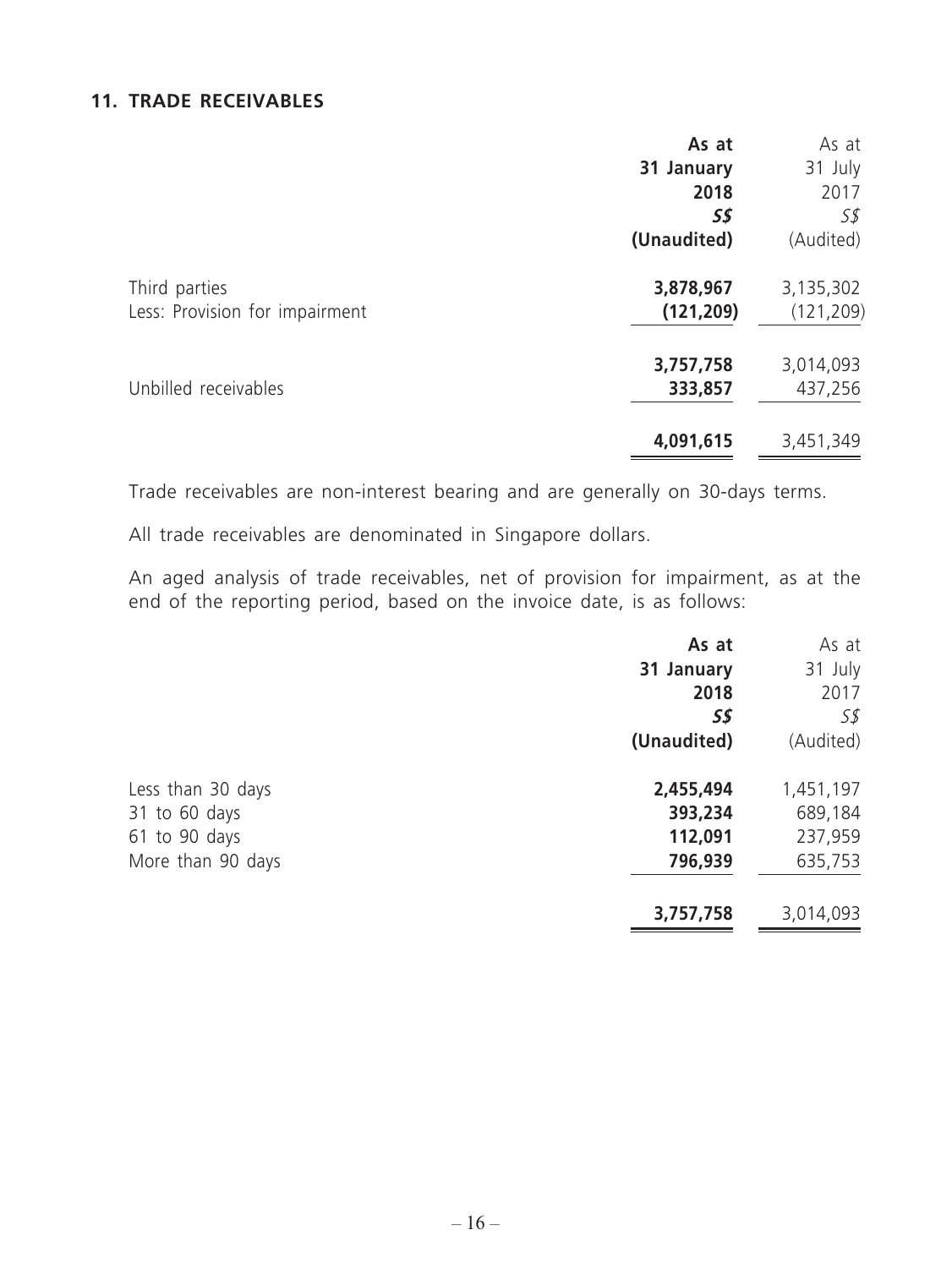The movements in provision for impairment of trade receivables are as follows:

|                            | As at       | As at     |
|----------------------------|-------------|-----------|
|                            | 31 January  | 31 July   |
|                            | 2018        | 2017      |
|                            | S\$         | 5\$       |
|                            | (Unaudited) | (Audited) |
| At beginning of period     | 121,209     |           |
| Impairment loss recognized |             | 121,209   |
| At end of period           | 121,209     | 121,209   |

Included in the above provision for impairment of trade receivables is a provision for individually impaired trade receivables of S\$121,209 (2017: S\$121,209).

## **12. PREPAYMENTS, DEPOSITS AND OTHER RECEIVABLES**

|                                                                 | As at<br>31 January<br>2018  | As at<br>31 July<br>2017    |
|-----------------------------------------------------------------|------------------------------|-----------------------------|
|                                                                 | 5\$<br>(Unaudited)           | 55<br>(Audited)             |
| <b>Current:</b><br>Deposits<br>Other receivables<br>Prepayments | 140,034<br>58,788<br>173,923 | 27,306<br>28,122<br>171,136 |
|                                                                 | 372,745                      | 226,564                     |
| Non-current:<br>Deposits                                        | 27,832                       | 103,212                     |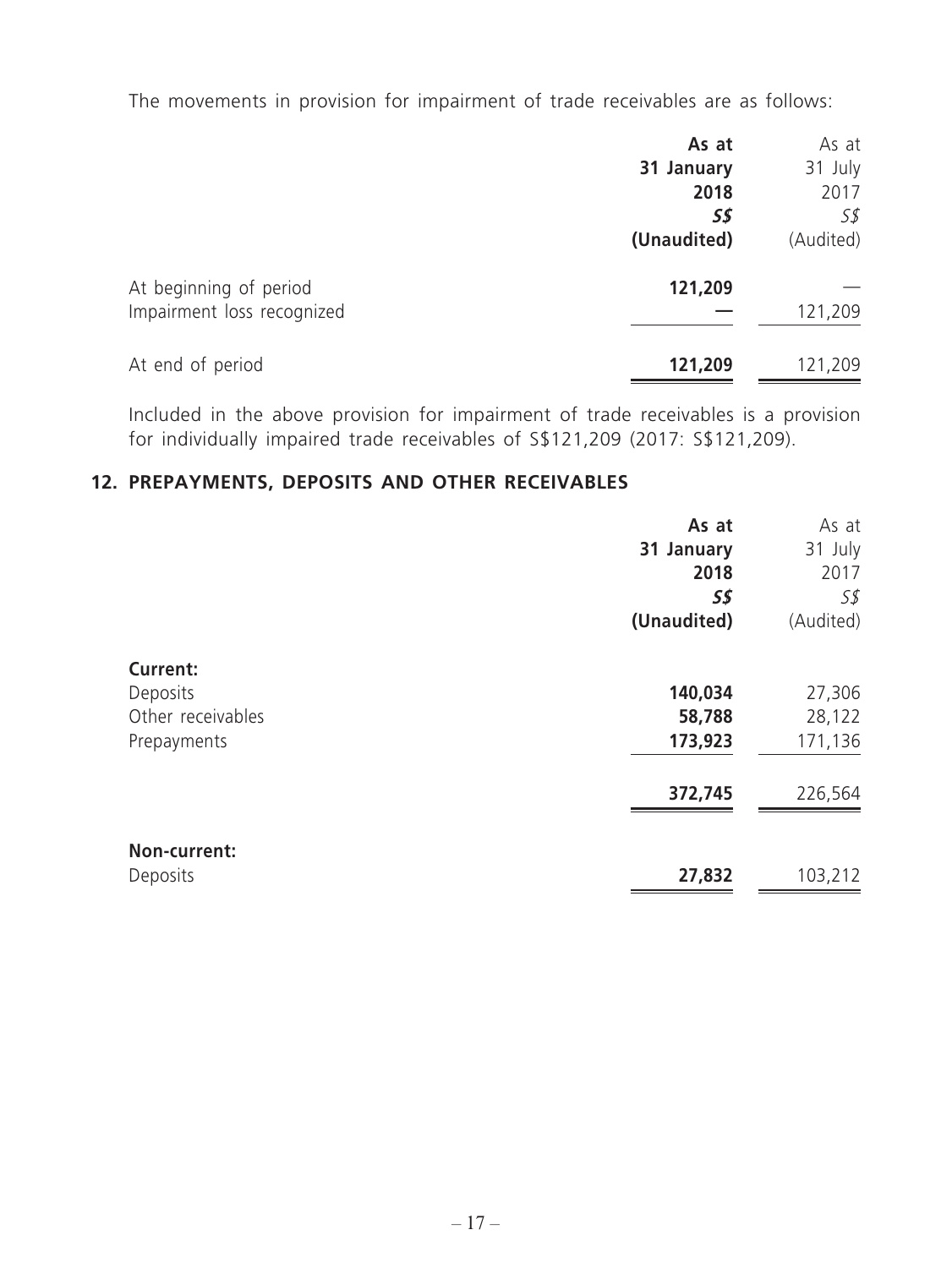#### **13. TRADE PAYABLES**

|                | As at       | As at     |
|----------------|-------------|-----------|
|                | 31 January  | 31 July   |
|                | 2018        | 2017      |
|                | S\$         | S\$       |
|                | (Unaudited) | (Audited) |
| Trade payables | 45,711      |           |

Trade payables are non-interest-bearing and are generally settled on 14-day terms.

An aged analysis of trade payables as at the end of the reporting period, based on the invoice date, is as follows:

|                   | As at       | As at     |
|-------------------|-------------|-----------|
|                   | 31 January  | 31 July   |
|                   | 2018        | 2017      |
|                   | S\$         | S\$       |
|                   | (Unaudited) | (Audited) |
| Less than 30 days | 45,711      |           |

## **14. OTHER PAYABLES AND ACCRUALS**

|                             | As at       | As at     |
|-----------------------------|-------------|-----------|
|                             | 31 January  | 31 July   |
|                             | 2018        | 2017      |
|                             | 5\$         | S\$       |
|                             | (Unaudited) | (Audited) |
| GST payables                | 350,093     | 268,301   |
| Accrued casual labour costs | 692,183     | 600,907   |
| Accrued staff costs         | 700,697     | 621,601   |
| Other payables              | 247,327     | 377,559   |
|                             | 1,990,300   | 1,868,368 |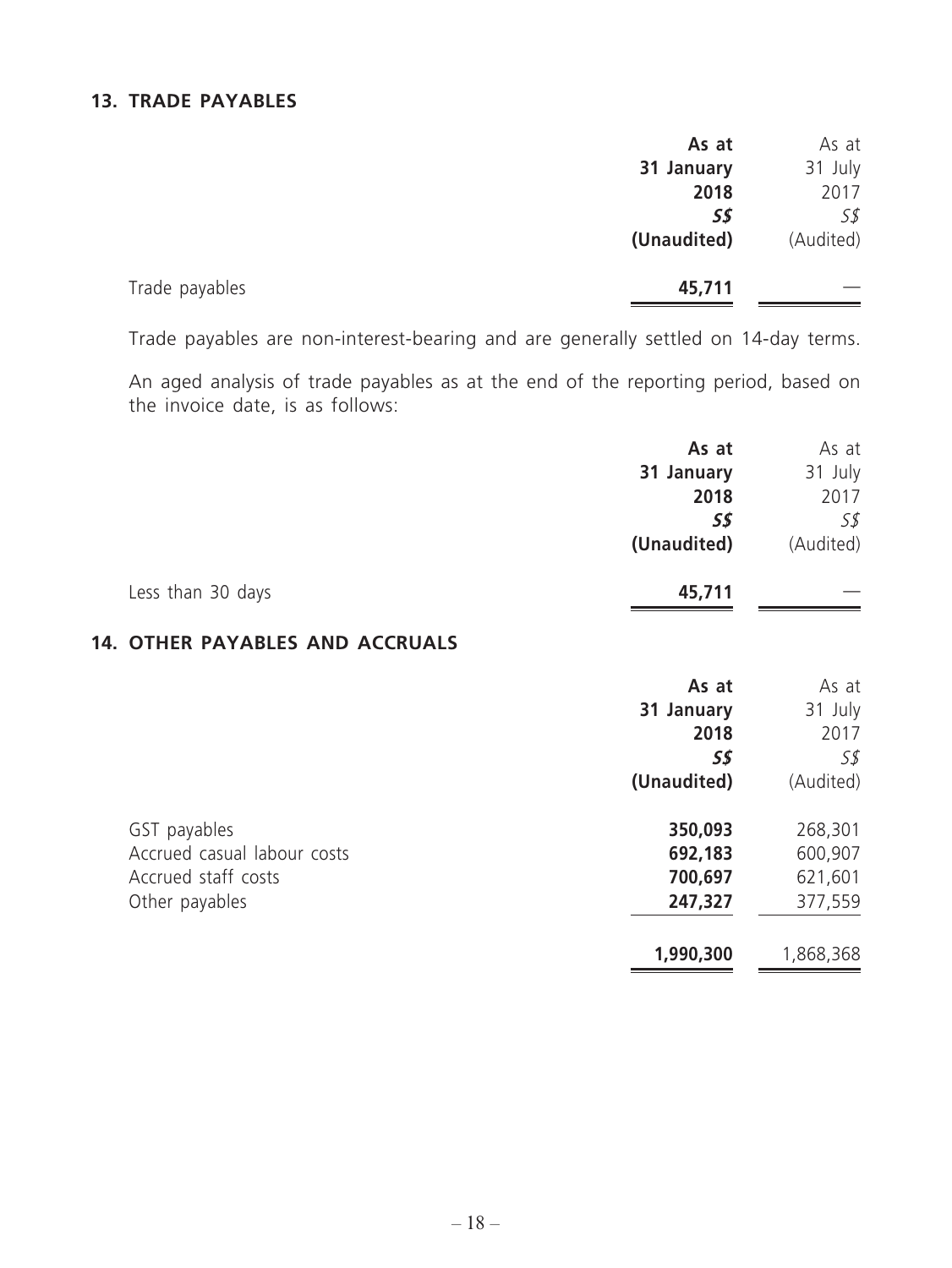#### **15. SHARE CAPITAL**

|                                                                                                      | No. of shares | HK\$       |
|------------------------------------------------------------------------------------------------------|---------------|------------|
| Authorised: ordinary shares of HK\$0.01 each<br>At 1 August 2016, 31 July 2017,                      |               |            |
| 1 August 2017, and 31 January 2018                                                                   | 5,000,000,000 | 50,000,000 |
|                                                                                                      | No. of shares | 58         |
| Issued and fully paid ordinary shares of<br><b>HK\$0.01 each:</b><br>At 1 August 2016, 31 July 2017, |               |            |
| 1 August 2017 and 31 January 2018                                                                    | 250,000,000   | 433,000    |

#### **16. RELATED PARTY TRANSACTIONS**

#### **Compensation of Key Management Personnel**

|                      | Three months ended |             | Six months ended |             |
|----------------------|--------------------|-------------|------------------|-------------|
|                      | 31 January         |             | 31 January       |             |
|                      | 2018               | 2017        | 2018             | 2017        |
|                      | 5\$                | S\$         | 5\$              | S\$         |
|                      | (Unaudited)        | (Unaudited) | (Unaudited)      | (Unaudited) |
| Salaries and bonuses | 282,699            | 202,680     | 546,317          | 405,360     |
| CPF contributions    | 16,199             | 15,300      | 31,499           | 30,600      |
| MPF contributions    | 1,535              |             | 3,097            |             |
|                      | 300,433            | 217,980     | 580,913          | 435,960     |

The remuneration of executive directors and key executives of the Group is determined by having regard to the performance of individuals of the Group and market trends.

#### **17. EVENTS AFTER THE REPORTING PERIOD**

On 8 March 2018, the existing issued and unissued shares of the Company of HK\$0.01 each is subdivided into 5 shares of HK\$0.002 each (the "Share Subdivision"). Further details of the share subdivision are set out in the Company's announcements dated 29 January 2018 and 7 March 2018, and the Company's circular dated 8 February 2018.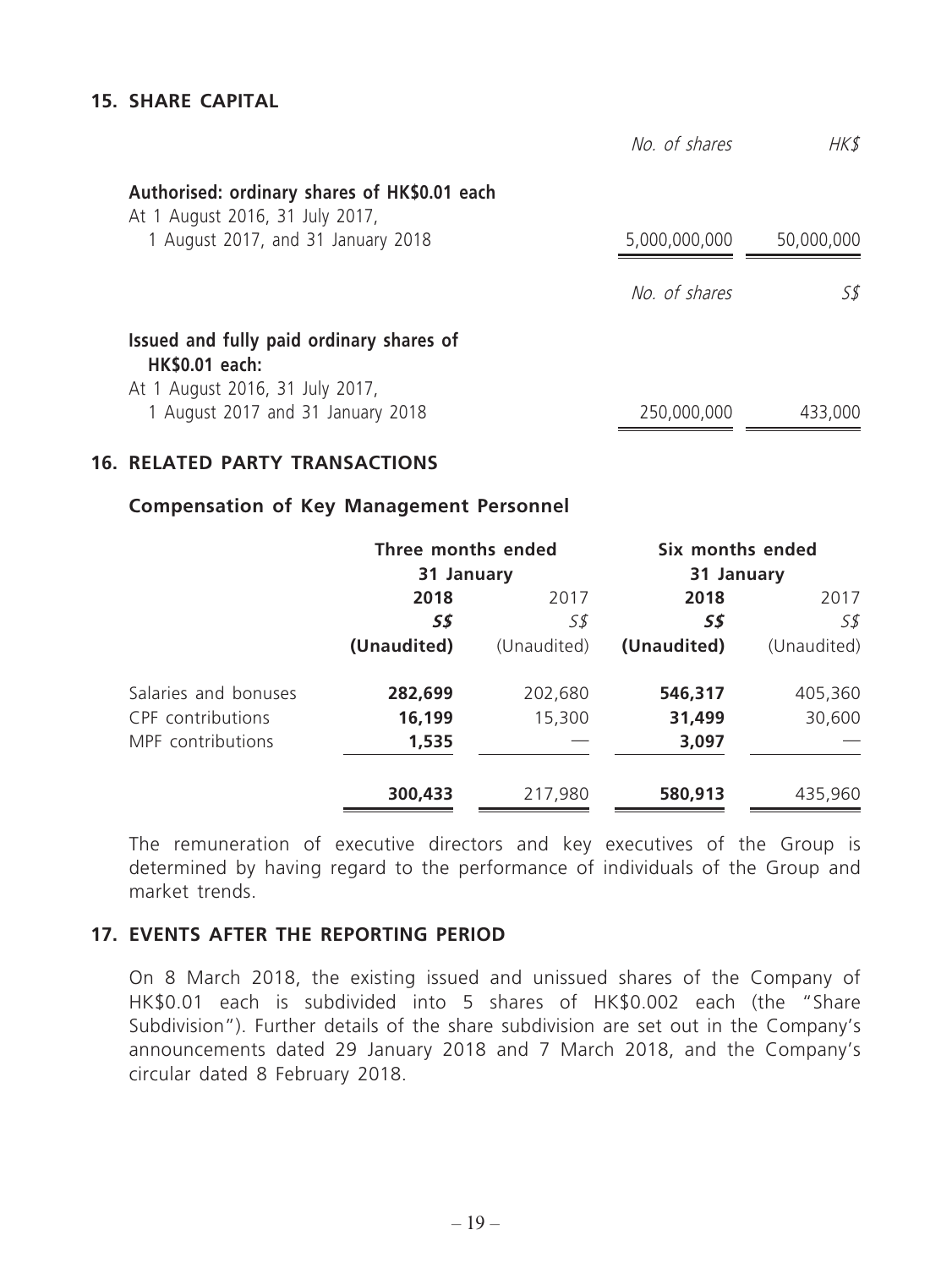#### **MANAGEMENT DISCUSSION AND ANALYSIS**

#### **FINANCIAL REVIEW**

#### **Revenue**

The unaudited revenue of the Group amounted to approximately S\$10,238,000 for the six months ended 31 January 2018, representing an increase of approximately S\$324,000 or a growth of approximately 3.3% as compared with the six months ended 31 January 2017. The growth was mainly attributable to increase in revenue from manpower outsourcing services.

Revenue from manpower outsourcing services is predominantly from hotel and resort, food and beverage (F&B) and retail sectors. The growth was principally attributable to increase in demand for our services from our customers in hotel and resort. Hotel and resort sector experienced high demand due to the year-end holidays and we benefited from the festive boost by generating more revenue from the hotel and resort sector.

#### **GROSS PROFIT**

Despite the increase in revenue, the Group's gross profit decreased by approximately S\$126,000 or 4.0% from approximately S\$3,117,000 for the six months ended 31 January 2017 to approximately S\$2,991,000 for the six months ended 31 January 2018.

The overall gross profit margin decreased slightly from 31.4% for the six months ended 31 January 2017 to 29.2% for the six months ended 31 January 2018. The gross profit margin was lower for the six months ended 31 January 2018 as we had to charge lower prices in order to stay competitive.

#### **OTHER INCOME AND GAINS**

Other income and gains decreased by approximately S\$106,000 from approximately S\$189,000 for the six months ended 31 January 2017 to approximately S\$83,000 for the six months ended 31 January 2018 due to nil unrealised exchange gain on bank balances which are denominated in Hong Kong dollars, lower forfeiture income and lower income from sale of merchandise.

#### **ADMINISTRATIVE EXPENSES**

The administrative expenses increased by approximately S\$891,000, from approximately S\$3,253,000 for the six months ended 31 January 2017 to approximately S\$4,144,000 for the six months ended 31 January 2018. The substantial increase was mainly due to increase of staff costs resulting from the increase in number of executive directors and support staff.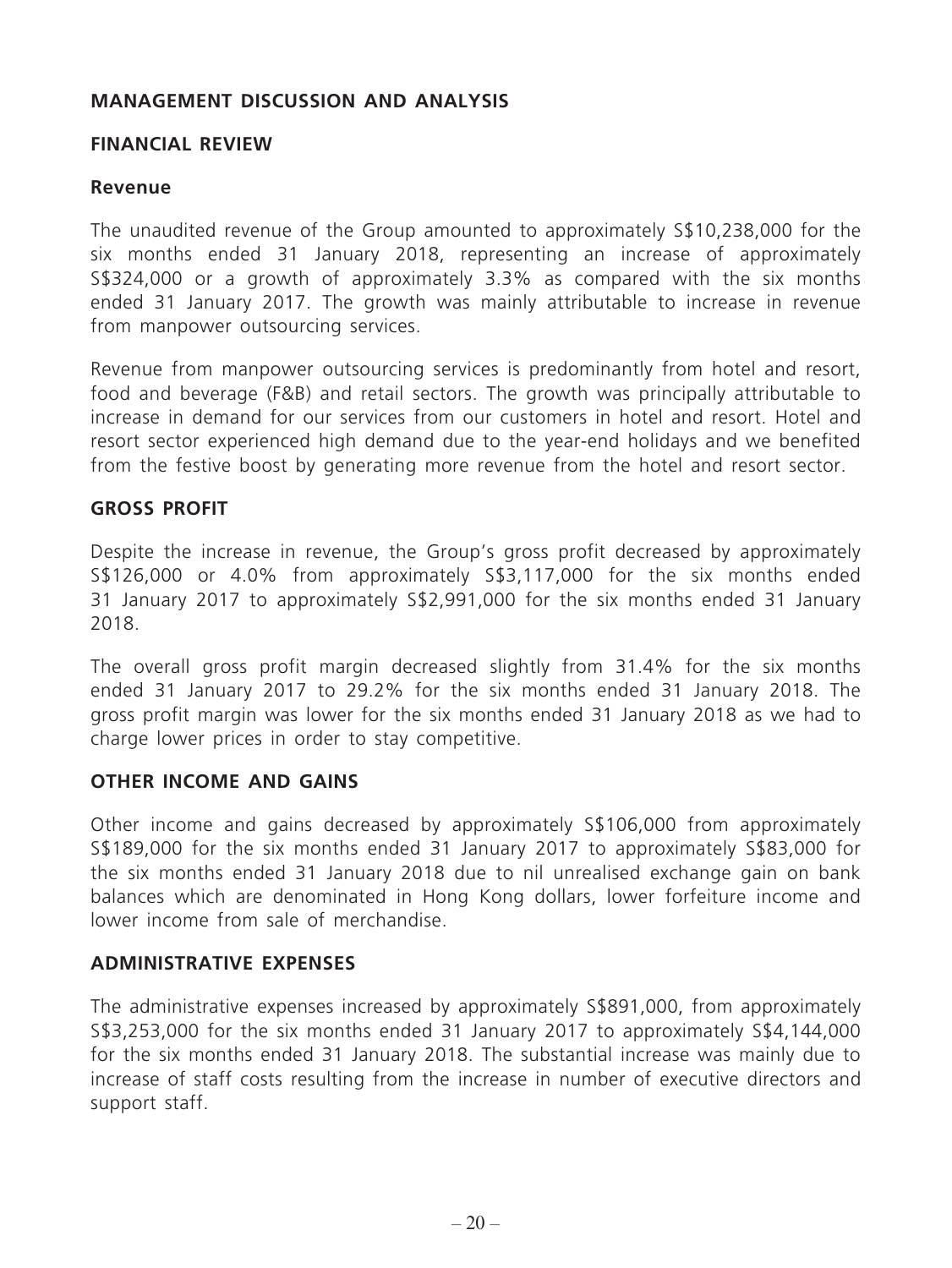#### **OTHER OPERATING EXPENSES**

Other operating expenses increased from approximately S\$138,000 for the six months ended 31 January 2017 to approximately S\$407,000 for the six months ended 31 January 2018 mainly due to higher entertainment expenses and unrealised exchange loss on bank balances which are denominated in Hong Kong dollars.

#### **LOSS FOR THE PERIOD**

Our loss for the period increased by approximately S\$1,379,000, from approximately S\$91,000 for the six months ended 31 January 2017 to approximately S\$1,470,000 for the six months ended 31 January 2018 which was mainly due to cumulative effect of aforesaid reasons.

#### **EMPLOYEE INFORMATION**

As at 31 January 2018, the Group had an aggregate of 265 employees (2017: 259), comprising of 4 executive Directors (2017: 2), 112 support staff (2017: 98) and 149 full-time deployment staff (2017: 159).

Our employees are remunerated according to their job scope and responsibilities. The Group offered attractive remuneration package in order to attract and retain high quality staff. Our employees are also entitled to discretionary bonus depending on their respective performance. Our foreign workers are employed on contractual basis and are remunerated according to their work skills.

#### **EVENTS AFTER THE REPORTING PERIOD**

On 8 March 2018, the existing issued and unissued shares of the Company of HK\$0.01 each is subdivided into 5 shares of HK\$0.002 each. Further details of the share subdivision are set out in the Company's announcements dated 29 January 2018 and 7 March 2018, and the Company's circular dated 8 February 2018.

#### **LIQUIDITY AND FINANCIAL RESOURCES**

For the six months ended 31 January 2018, the Group had cash and cash equivalents of S\$4,230,000 which were placed with major banks in Singapore and Hong Kong. The cash and cash equivalents had decreased by approximately S\$1,858,000 or 30.52% as compared to the year ended 31 July 2017. The decrease in cash and cash equivalents was mainly due to funds used to finance the Group's operations.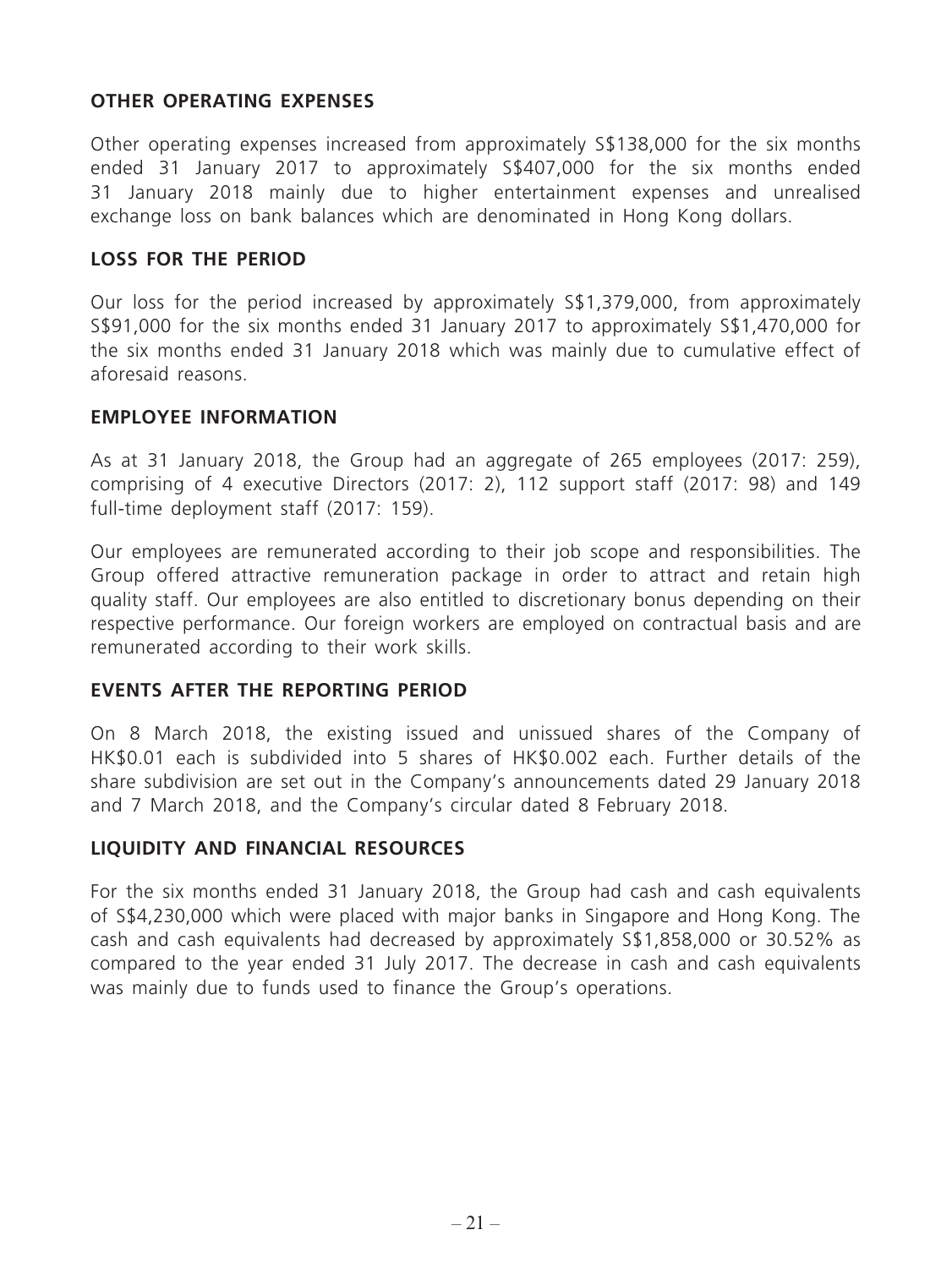## **USE OF PROCEEDS FROM THE SHARE OFFER**

The Company was successfully listed on the GEM board of the Exchange on 15 July 2016 ("Listing Date") by way of share offer of 50,000,000 new shares and 12,500,000 sale shares at the price of HK\$1 per share (the "Share Offer"). The net proceeds raised from the Share Offer were approximately HK\$26.1 million (approximately S\$4.49 million) after deducting listing-related expenses.

An analysis of the amount utilised up to 31 January 2018 is set out below:

|                                                  | Planned use of<br>net proceeds<br>(as stated in<br>the Prospectus)<br>in respect<br>of business<br>objectives from<br>the Listing<br>Date to 31<br>January 2018<br>HK\$mil | <b>Actual utilised</b><br>amount up to<br>31 January<br>2018<br>HK\$mil |
|--------------------------------------------------|----------------------------------------------------------------------------------------------------------------------------------------------------------------------------|-------------------------------------------------------------------------|
| Expansion and strengthening of existing manpower |                                                                                                                                                                            |                                                                         |
| outsourcing services                             | 7.4                                                                                                                                                                        | 4.6                                                                     |
| Acquisitions of strategic partners               | 5.0                                                                                                                                                                        | 0.6                                                                     |
| Enhancing our information technology software to |                                                                                                                                                                            |                                                                         |
| support our Group's business infrastructure      | 3.5                                                                                                                                                                        | 2.6                                                                     |
| Repayment of loans                               | 3.4                                                                                                                                                                        | 1.7                                                                     |
| Working capital and general corporate use        | 2.2                                                                                                                                                                        | 2.2                                                                     |
|                                                  | 21.5                                                                                                                                                                       | 11.7                                                                    |

The remaining net proceeds as at 31 January 2018 had been placed in interest-bearing deposits in banks in Singapore and Hong Kong.

As at the date of this announcement, the Board does not anticipate any change to the plan as to the use of the proceeds.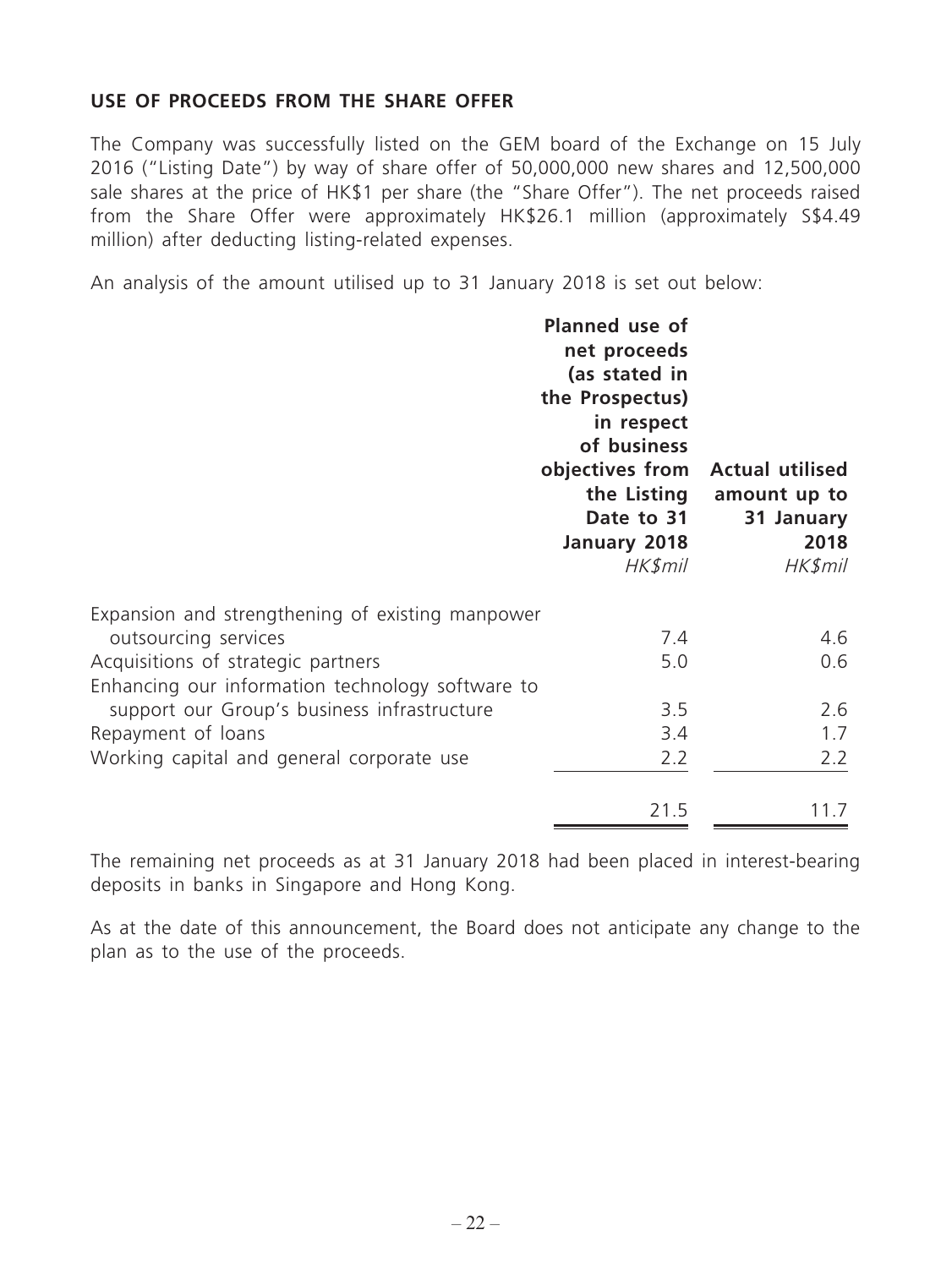## **CAPITAL STRUCTURE**

The Group's operation is being financed by internally generated cash flow and fund raised from capital market. As at 31 January 2018, the Group's capital structure consisted of capital attributable to equity holders of the Company, comprising share capital, share premium, and reserves.

### **EXPOSURE TO FOREIGN EXCHANGE**

The Group mainly operates in the Singapore with the majority of its transactions denominated and settled in Singapore dollars, which is the functional currency of the majority of the Group's operating subsidiaries. However, the Group retains some proceeds from the Share Offer in Hong Kong dollars. Currently, the Group does not have a foreign currency hedging policy. However, the Group will continue to monitor foreign exchange exposure and will consider hedging significant foreign currency risk should the need arise.

#### **BUSINESS REVIEW AND OUTLOOK**

During the current financial period, the Group recorded net loss of approximately S\$1,470,000 which was primarily due to increase in administrative expenses and due to staff costs and other operating expenses that is coupled by higher cost of services. The Group always considers its employees as the most valuable asset of the Group and offers competitive benefits package that fits our employees' needs in order to stay competitive in the market.

Although there was a loss for the six months ended 31 January 2018, the Group has been continuously seeking ways to improve the performance of the Group. The Group will maximise its efforts in increase the sources of revenue in the future.

Singapore's economy is heavily dependent on the global environment. We expect the global economic situation to remain uncertain. This will, in turn affect Singapore's economy and the Group's profitability.

#### **CHARGES ON ASSETS**

As at 31 January 2018, the Group did not have any charges on assets.

#### **CONTINGENT LIABILITIES**

As at 31 January 2018, the Group did not have any significant contingent liabilities.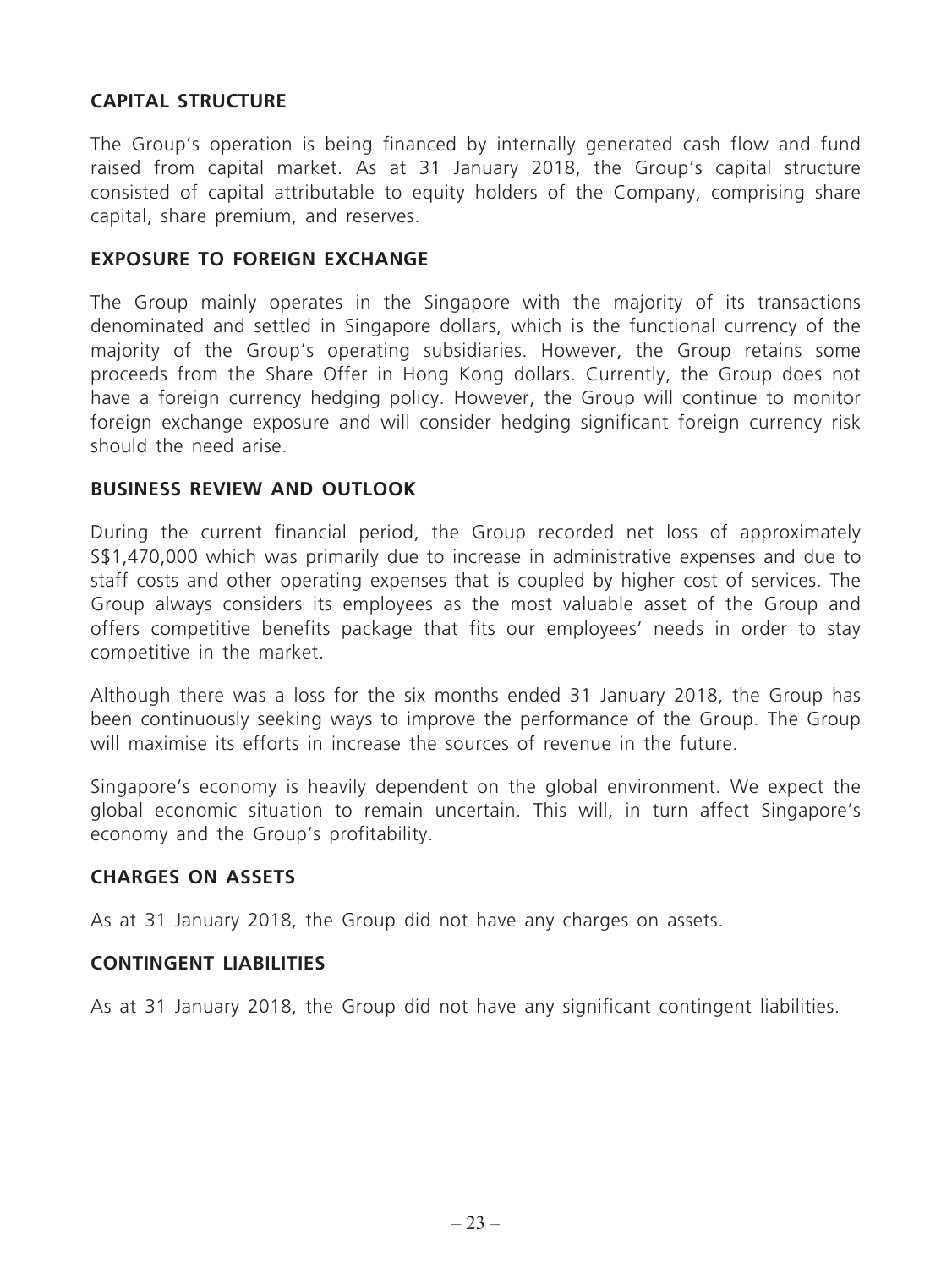#### **CORPORATE GOVERNANCE AND OTHER INFORMATION**

#### **DIRECTORS' AND CHIEF EXECUTIVE'S INTERESTS AND SHORT POSITIONS IN SHARES AND UNDERLYING SHARES AND DEBENTURES OF THE COMPANY OR ITS ASSOCIATED CORPORATIONS**

As at 31 January 2018, the interests and short positions of each Director and chief executive in the shares and underlying shares and debentures of the Company or any of its associated corporations (within the meaning of Part XV of the Securities and Futures Ordinance (the "SFO")), as recorded in the register required to be kept by the Company pursuant to section 352 of the SFO, or as otherwise notified to the Company and the Exchange pursuant to the Model Code for Securities Transactions by Directors of Listed Issuers, were as follows:

#### **Long Positions in Ordinary Shares of the Company**

| Number of shares held, capacity |  |                        |  |
|---------------------------------|--|------------------------|--|
|                                 |  | and nature of interest |  |

| <b>Name of Director</b> | Note | <b>Directly</b><br>beneficially | <b>Through</b><br>controlled<br>owned corporation | <b>Total</b> | Percentage<br>of the<br>issued<br>share<br>capital |
|-------------------------|------|---------------------------------|---------------------------------------------------|--------------|----------------------------------------------------|
| Mr. Sim Hak Chor        | (1)  |                                 | $-80,000,000$                                     | 80,000,000   | 32%                                                |

Note:

(1) Centrex Treasure Holdings Limited is beneficially owned as to approximately 94.89% by Mr. Sim Hak Chor. Under the SFO, Mr. Sim Hak Chor is deemed to be interested in all the shares held by Centrex Treasure Holdings Limited. Details of the interest in the Company held by Centrex Treasure Holdings Limited are set out in the section headed "Substantial Shareholders' and Other Persons' Interests and Short Positions in Shares and Underlying Shares of the Company" below.

## **Long Positions in Ordinary Shares of Associated Corporation**

| Name of Associated Corporation Name                                             | <b>Capacity/Nature</b><br>of interest | Number of<br><b>Shares</b><br>held | Approximate<br>percentage<br>of issued<br>share capital |
|---------------------------------------------------------------------------------|---------------------------------------|------------------------------------|---------------------------------------------------------|
| Centrex Treasure Holdings Limited Mr. Sim Hak Chor Beneficial owner<br>(Note 1) |                                       | 4.826                              | 94.89%                                                  |
| Centrex Treasure Holdings Limited Ms. Serene Tan<br>(Note 1)                    | Beneficial owner                      | 109                                | $2.14\%$                                                |

Note:

(1) Centrex Treasure Holdings Limited is beneficially owned as to approximately 94.89% and 2.14% by Mr. Sim Hak Chor and Ms. Serene Tan respectively.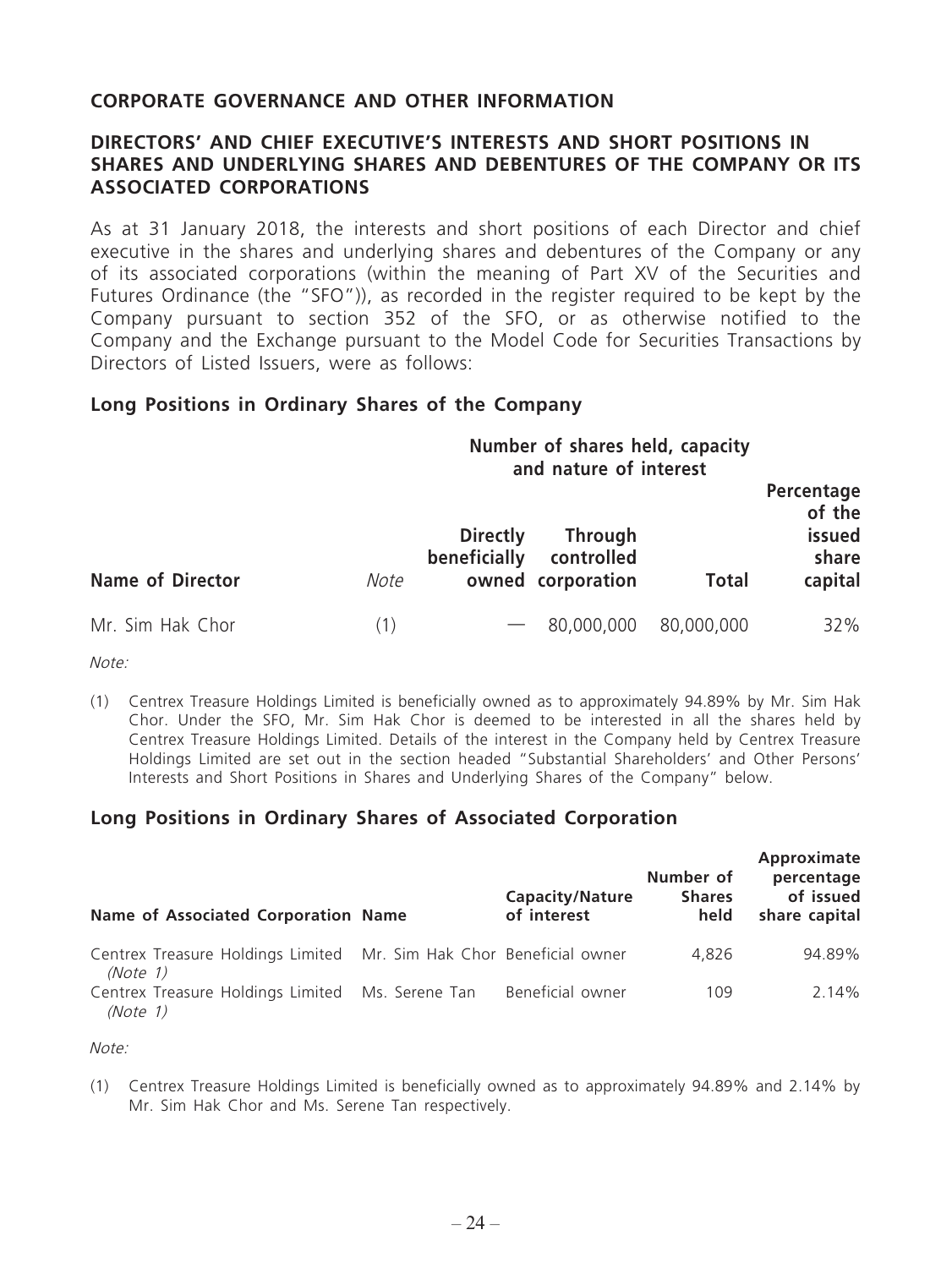Save as disclosed above, as at 31 January 2018, none of the Directors and chief executive had registered an interest or short position in the shares, underlying shares or debentures of the Company or any of its associated corporations that was required to be recorded pursuant to section 352 of the SFO, or as otherwise notified to the Company and the Exchange pursuant to Rule 5.46 of the GEM Listing Rules.

#### **SUBSTANTIAL SHAREHOLDERS' AND OTHER PERSONS' INTERESTS AND SHORT POSITIONS IN SHARES AND UNDERLYING SHARES OF THE COMPANY**

As at 31 January 2018, the following interests and short positions of 5% or more of the issued share capital and share options of the Company were recorded in the register of interests required to be kept by the Company pursuant to section 336 of the SFO:

|                                   | Number of shares held, capacity and nature of interest |              |                           |              |                                |  |
|-----------------------------------|--------------------------------------------------------|--------------|---------------------------|--------------|--------------------------------|--|
|                                   | <b>Directly</b>                                        | Interest     | <b>Through</b>            |              | Percentage<br>of the<br>issued |  |
| <b>Name</b>                       | beneficially<br>owned                                  | οf<br>spouse | controlled<br>corporation | <b>Total</b> | share<br>capital               |  |
| Centrex Treasure Holdings Limited | 80,000,000                                             |              |                           | 80,000,000   | 32.00%                         |  |
| Mr. Yeung Chun Wai, Anthony       | 8,260,000<br>(Note 1)                                  | 4,420,000    | 42,065,000                | 54,745,000   | 21.90%                         |  |
| Ms. Lui Lai Yan                   | 4,420,000<br>(Note 1)                                  | 50,325,000   |                           | 54,745,000   | 21.90%                         |  |
| Rising Elite Global Limited       | 42,065,000<br>(Note 2)                                 |              |                           | 42,065,000   | 16.83%                         |  |
| Mr. Li Haifeng                    | 42,000,000                                             |              |                           | 42,000,000   | 16.80%                         |  |

Notes:

- (1) Ms. Lui Lai Yan is the spouse of Mr. Yeung Chun Wai, Anthony. Ms. Lui Lai Yan is deemed to be interested in all the shares of the Company in which Mr. Yeung Chun Wai, Anthony is interested under Part XV of the SFO.
- (2) Rising Elite Global Limited is beneficially wholly-owned by Mr. Yeung Chun Wai, Anthony. Under the SFO, Mr. Yeung Chun Wai, Anthony is deemed to be interested in all the shares of the Company held by Rising Elite Global Limited.

Save as disclosed above, as at 31 January 2018, no person, other than the Directors and chief executive of the Company, whose interests are set out in the section "Directors' and chief executive's interests and short positions in shares and underlying shares and debentures of the Company or its associated corporations" above, had registered an interest or short position in the shares or underlying shares of the Company that was required to be recorded pursuant to section 336 of the SFO.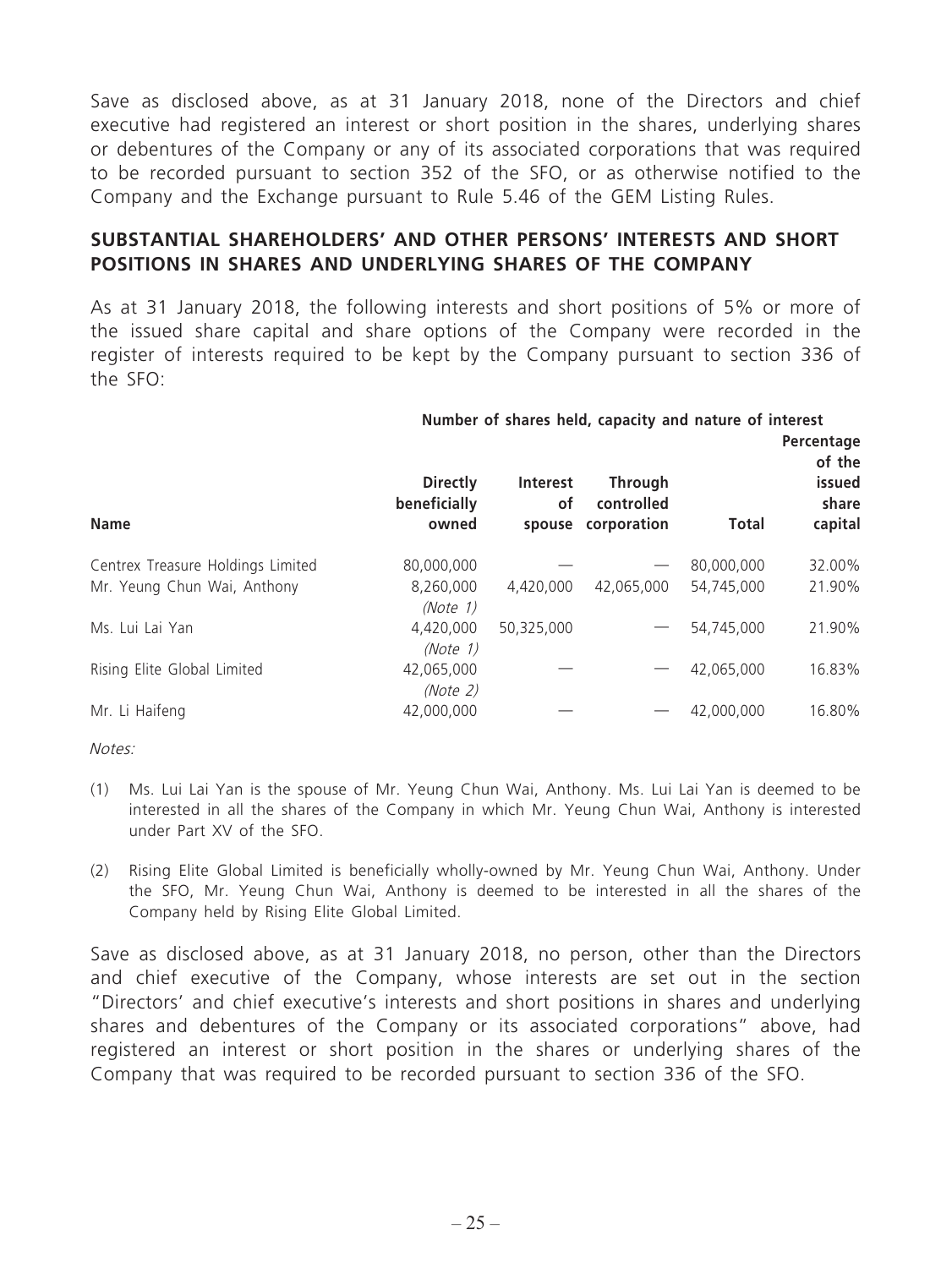## **DIRECTORS' AND CONTROLLING SHAREHOLDERS' INTEREST IN COMPETING BUSINESS**

During the period under review, none of the Directors or the controlling shareholders or their respective associates (as defined in the GEM Listing Rules) of the Company had any interests in any businesses which competed with or might compete with the business of the Group.

#### **INTEREST OF THE COMPLIANCE ADVISER**

As notified by the compliance adviser of the Company, Vinco Capital Limited, as at 31 January 2018, save for the compliance adviser agreement dated 4 July 2016 entered into between the Company and Vinco Capital Limited, neither Vinco Capital Limited, its directors, employees and associates had any interest in relation to the Group which is required to be notified to the Company pursuant to Rule 6A.32 of the GEM Listing Rules.

#### **PURCHASE, REDEMPTION OR SALE OF LISTED SECURITIES OF THE COMPANY**

Neither the Company nor any of its subsidiaries has purchased, sold or redeemed any of the Company's listed securities during the period under review.

#### **COMPLIANCE WITH THE CORPORATE GOVERNANCE CODE**

The Board believes that good corporate governance is essential for efficient and effective management of our business to safeguard the interest of our stakeholders and achieve the highest return for our shareholders. The Company's corporate governance practices are based on the principles and code provisions as set out in the Code of Corporate Governance Practices (the "CG Code") in Appendix 15 of the GEM Listing Rules. In the opinion of the Board, the Company has complied with the CG Code during the period under review, except for Code Provision A.2.1 of the CG Code — segregation of the roles of chairman and chief executive officer.

Mr. Sim currently assumes the roles of both chairman and chief executive officer of the Company. The Board believes that the vesting of the roles of chairman and chief executive officer in Mr. Sim is beneficial to the business operations and management of the Group. The Board will review the need of appointing a suitable candidate to assume the role of chief executive officer when necessary.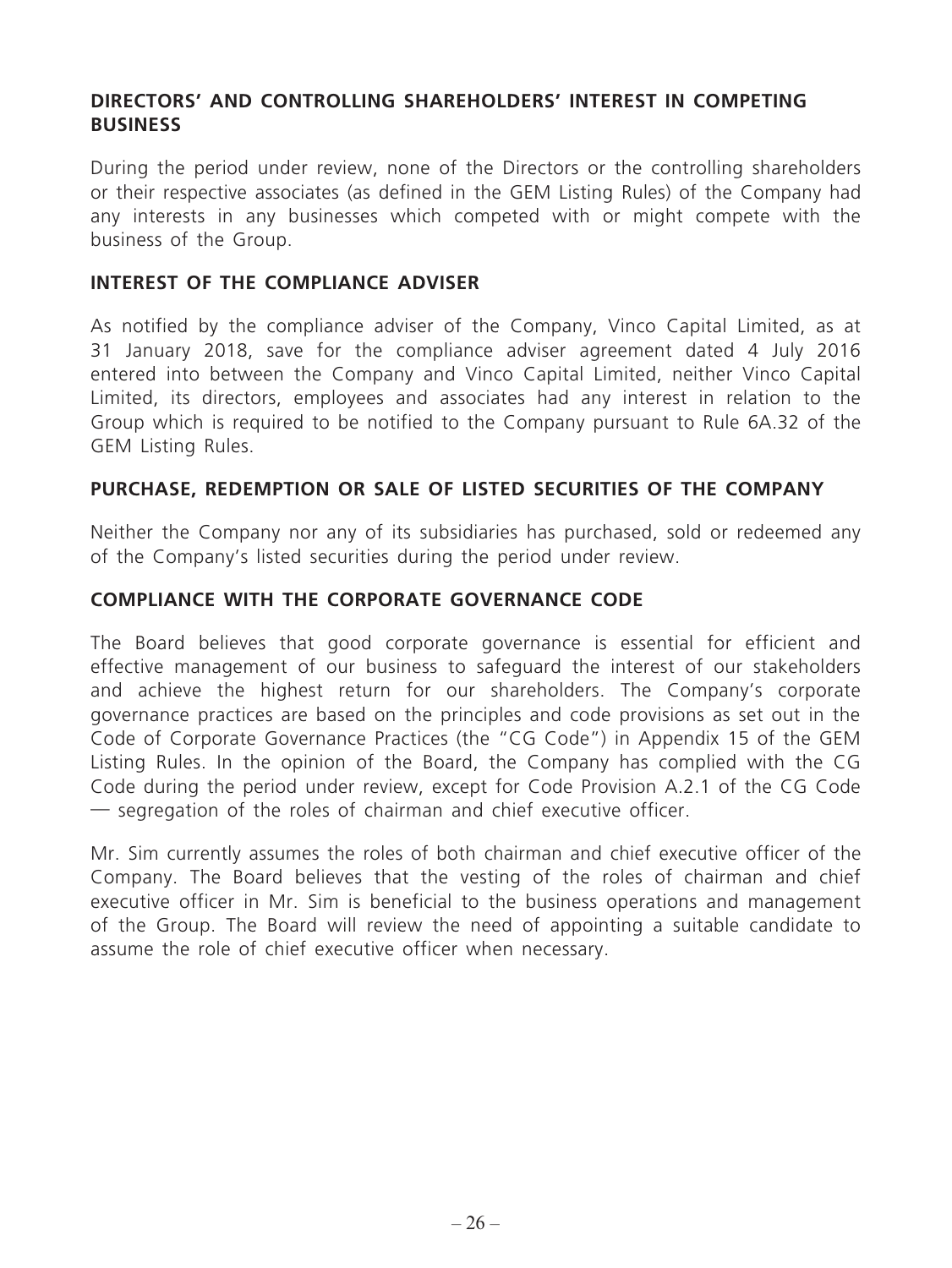## **CODE OF CONDUCT FOR DIRECTORS' SECURITIES TRANSACTIONS**

The Company has adopted the required standard of dealings regarding securities transactions by the Directors as set out in Rules 5.48 to 5.67 of the GEM Listing Rules (the "Required Standard of Dealings"). The Company had made specific enquiries with all the Directors and each of them had confirmed his/her compliance with the Required Standard of Dealings during the six months ended 31 January 2018.

#### **DIRECTORS' INTERESTS IN TRANSACTIONS, ARRANGEMENTS OR CONTRACTS**

Neither a Director nor a connected entity of a Director had a material interest, either directly or indirectly, in any transactions, arrangements or contracts of significance to the business of the Group to which the holding company of the Company, or any of the Company's subsidiaries was a party during the period.

#### **DIVIDENDS**

The Directors do not recommend the payment of an interim dividend for the six months ended 31 January 2018.

#### **UPDATED BIOGRAPHICAL DETAILS OF DIRECTORS**

In accordance with Rule 17.50A(1) of the GEM Listing Rules, the information of the following directors were updated:

#### **INDEPENDENT NON-EXECUTIVE DIRECTOR**

Mr. Tan Eng Ann has resigned as the independent non-executive Director, the chairman of the audit committee of the Company and a member of each of the remuneration committee and the nomination committee of the Company with effect from 1 February 2018.

Mr. Chan Fong Kong Francis has been appointed as the independent non-executive Director, the chairman of the audit committee of the Company, a member of each of the remuneration committee and the nomination committee of the Company with effect from 1 February 2018.